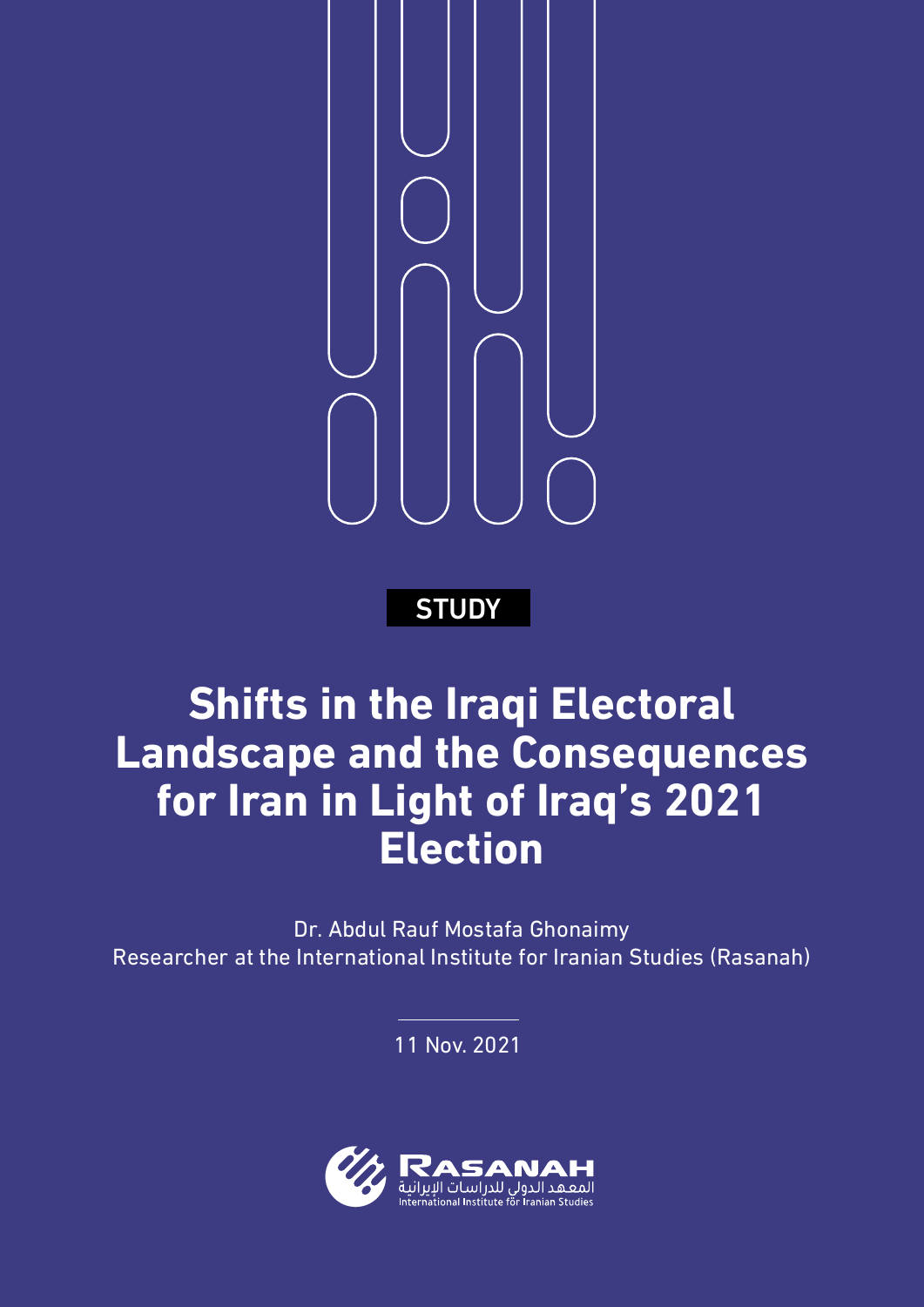

# Contents

| 1. The Parliamentary Electoral Environment      |
|-------------------------------------------------|
|                                                 |
| 2 The Contesting Alliances and Forces 8         |
| 3. Electoral Issues and Programs  15            |
| 4. Election Results and Alliance Quotas  17     |
| 5. The Implications of the Shift in Iraq's      |
|                                                 |
| 6. The Limits of Iran's Influence Following the |
|                                                 |
|                                                 |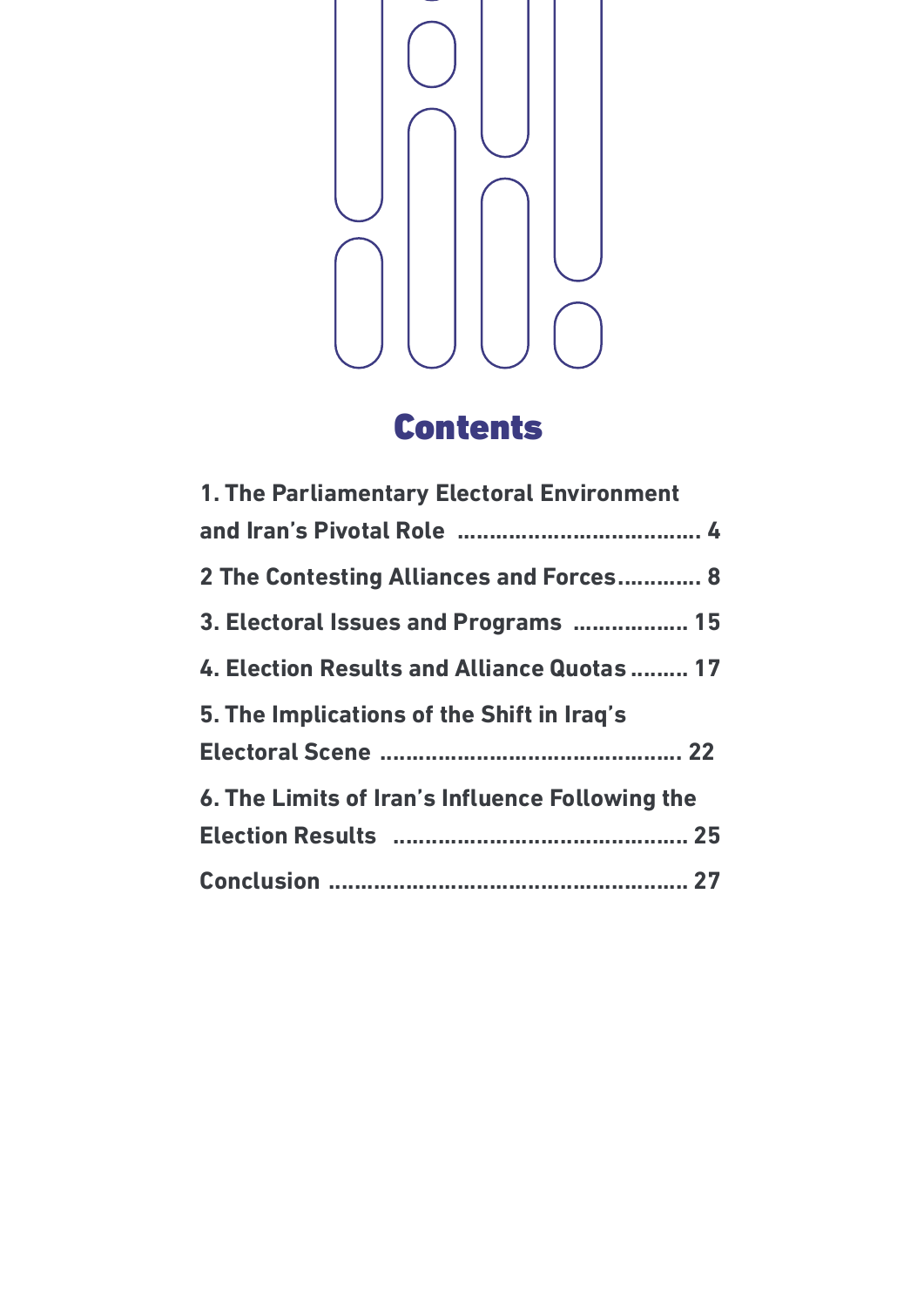The 2021 Iraqi parliamentary elections drew attention from domestic and external actors. This attention was because of Iraq's centrality and geopolitical significance in their strategies and in light of the cutthroat contest between two opposing domestic currents over the future of Iraq. The first current supports the transition towards establishing a nation-state that enjoys independence, sovereignty and edges closer to the Arab sphere. On the other hand, the second current clings to the "non-state" idea, and seeks support from Iran. Iran exerted efforts prior to the Iraqi elections to create strong partisan alliances in order to enable the pro-Iran political wings to form the biggest parliamentary bloc. This would allow them to have a significant say in the designation of a new prime minister to serve Iran's agenda in Iraq. In response, regional and international actors exerted efforts to curb Iran's influence over the election results to prevent Tehran from securing greater domination over the Iraqi equation and to push Iraq towards meeting the aspirations of its people through resolving chronic domestic crises such as the electricity crisis; fighting corruption; charting a balanced path in its foreign relations; and transitioning the country towards full sovereignty and independence.

The election results will have a significant impact on the balance of power equation whether inside Iraq or between regional and international actors. This is because the results will lead to the establishment of new blocs and if a bloc has the majority of seats, it will be in pole position to designate the prime minister and decide whether or not to transition the country to statehood or maintain the "non-state" situation. The election results will be instrumental in outlining Iraq's political map in the coming four years. The study, therefore, analyzes the election results, forecasting two potential tracks that Iraq might pursue. This is in addition to shedding light on the implications of the elections for Iran's future role in Iraq through discussing the following: the electoral environment, Iran's central role, the map of political alliances and contesting parties, electoral issues, election results,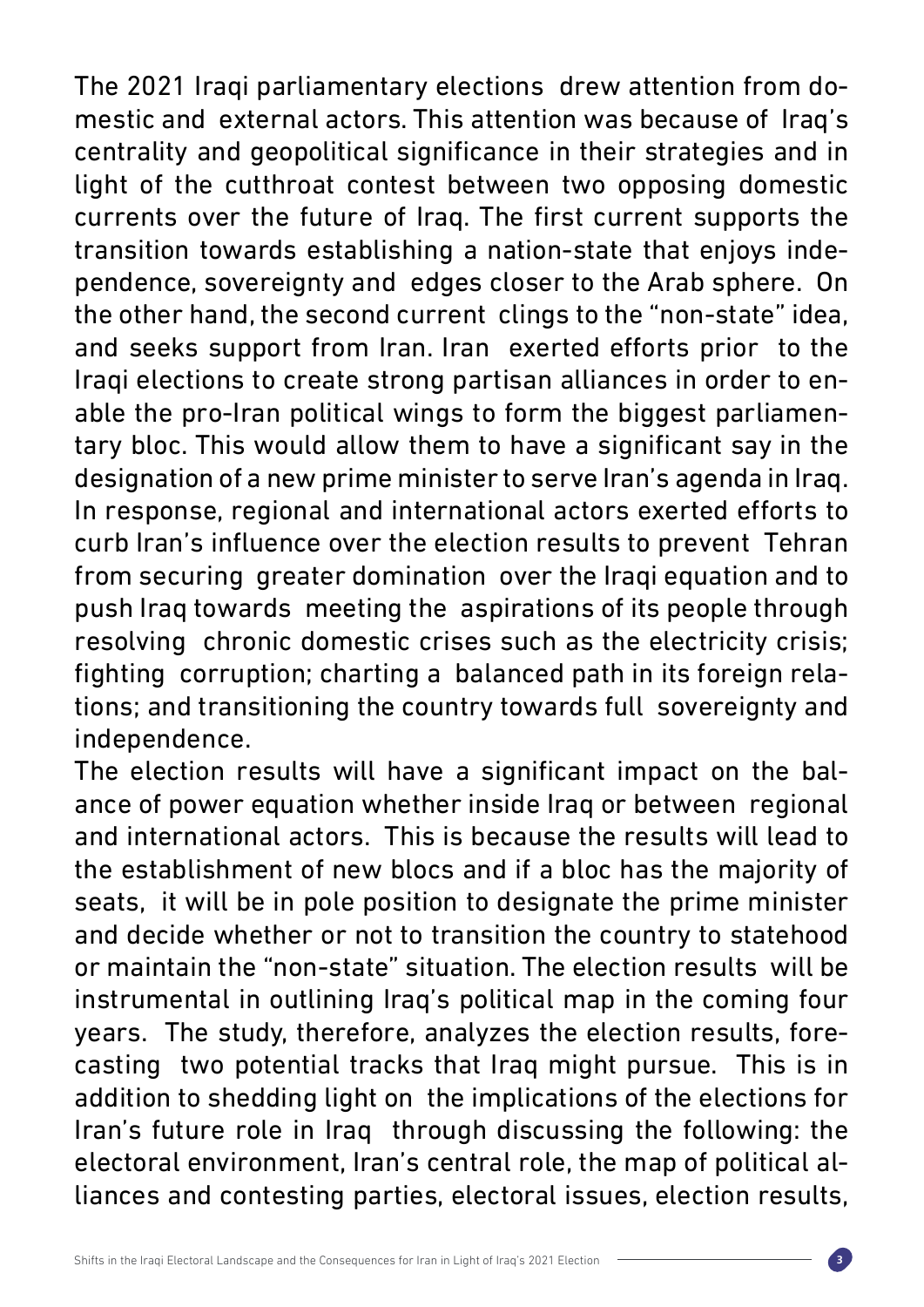seats won by each alliance, significations of the shift in the electoral landscape and the impact of the election results on Iran's role in Iraq.

### 1. The Parliamentary Electoral Environment and Iran's Pivotal Role

The early parliamentary elections were held at a time and in an atmosphere different from those held in the past. In 2005, the elections were held under a transitional government two years after the US invasion of Iraq. The 2010 elections were influenced by the efforts of Iran and its allied factions to strengthen sectarianism inside Iraq. In 2014, the Iraqi elections were held following the US withdrawal and the outbreak of the Arab popular uprisings. The 2018 elections were held following the Kurdistan independence referendum which was held in September 2017, and after the announcement by former Iraqi Prime Minister Haider al-Abadi in 2017 that ISIS had been militarily defeated and the Iraqi Parliament in 2016 approving the law to integrate the Popular Mobilization Forces (PMF) into the regular Iraqi army.<sup>1</sup> All electoral cycles have been characterized by instability which has been part of the Iraqi scene ever since Iran started to intervene in the country following the US invasion of the country in 2003.

At home, the 2021 parliamentary elections were held against the backdrop of three main variables that influenced the outcomes of the elections and the entire Iraqi political landscape. These were as follows:

• The outbreak of the October 2019 protests. These popular mass protests spread across all of Iraq's provinces, especially the southern provinces where Iran's massive Shiite popular incubators exist. These protests highlighted Iraq's worsening crises and the popular rejection of external interventions in Iraq's affairs, especially Iranian interventions. Protesters from all factions, communities, affiliations and regions of Iraq, raised slogans and chants against Iran and its proxies in Iraq such as "Iran out, out…. Basra is free, free," and "Iran out, out…Iraq will remain free."2 Protesters set fire to the Iranian consulate in Najaf three times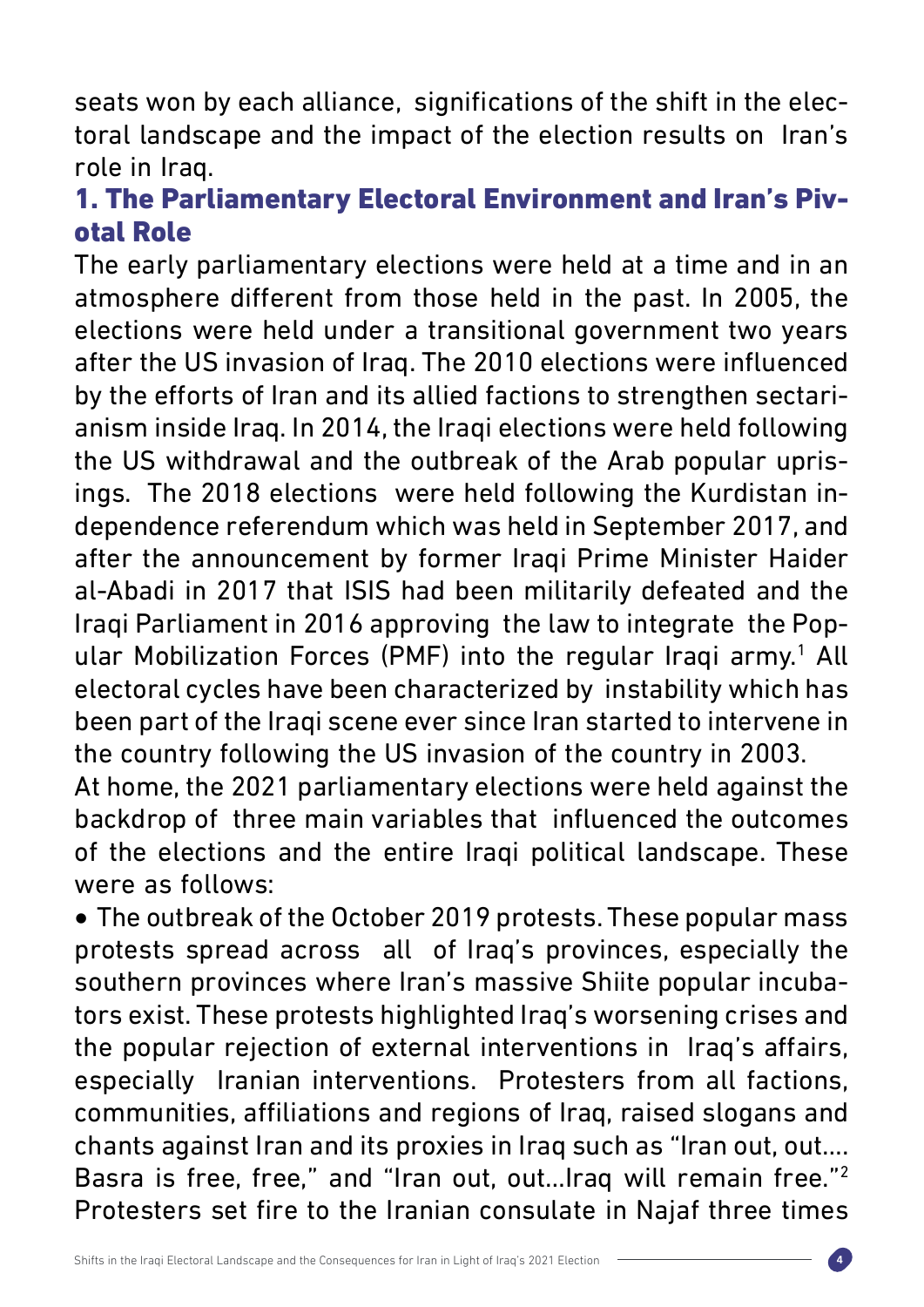during the protests as well as the Iranian consulate in Karbala which is visited by millions of Shiites annually. They also burnt the Iranian flag in several Iraqi provinces, especially in the Shiite-majority ones.<sup>3</sup> They also pelted shoes at pictures of Iran's supreme leader and the late Quds Force Commander Qassem Soleimani in several Shiite-majority provinces.<sup>4</sup> The protesters targeted the headquarters of the pro-Iran armed militias in some Iraqi cities. The protesters changed the name of Khomeini Street to 1920 Revolution Martyrs Street.

Social media users in December 2019 launched online campaigns against Iran such as the hashtag "Let it rot" on Facebook and Twitter<sup>5</sup> to boycott Iranian goods which they described as corrupt commodities. They posted photos of the most famous Iranian products distributed in Iraqi markets, calling for these to be boycotted and replaced with Iraqi products.

 A young Iraqi man set fire to his Iran-made Saipa vehicle, a move expressing anger and rejection of Iran's influence in Iraq. Furthermore, video footage that went viral on social media showed a group of protesters dancing over an Iran-made Peugeot car. It was clear that the protesters wanted to destroy the vehicle. The car owner's reaction was somewhat strange. "This is an Iranian vehicle. I don't want it anymore," he said, while laughing.<sup>6</sup> The protests urged the then-prime minister Adil Abdul-Mahdi to tender his resignation in November 2019.

 These protests indicated the enormity of Iraqi popular anger and discontent against Iran's growing clout, represented in the expansive role of Iranian-affiliated armed militias at the expense of Iraqi interests. These demonstrations also reflected the growing awareness and realization of Iraqis about the most urgent dangers facing their country. Iran, therefore, is now facing new challenges regarding the implementation of its cross-border sectarian project in the country which is critical to its regional expansionist project. The attacks mounted by Iran's proxies against the protestors who rejected Iran's role in the country had a significant impact on how voters behaved in the recent elections, with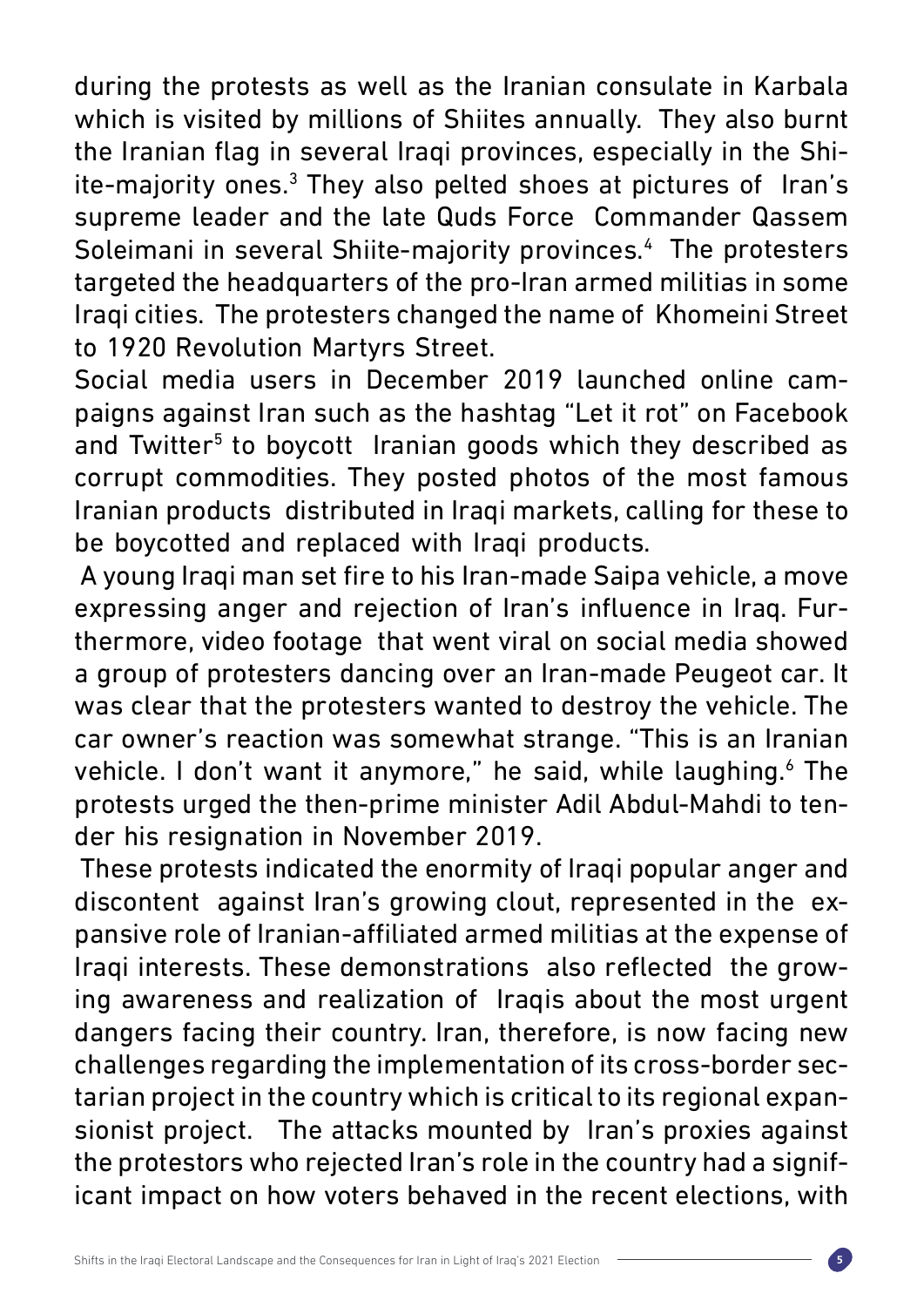Iraqis voting for alliances not backed by Iran. At present, there is great popular pressure regarding the formation of the new government, particularly to designate a new prime minister who meets the demands outlined in the 2019 October protests.

• Electricity is a lever used by the Iranian government against the Iraqi government. The Iranian government has refused to deliver to Iraq its gas share under the pretext of Baghdad not paying its debts. But experts argue that Iran is using the electricity issue as a lever against the Kadhimi government as the latter wants balanced foreign relations and to transition Iraq towards independence and sovereignty. Iran rejects such moves as these will undermine its gains in the Iraqi arena and thwart the implementation of its expansionist schemes. The Iranian gas share to Iraq generates nearly one third of the country's total electricity production.7 Hence, Iran's reduction of gas supplies to Iraq since October 2020 and the total suspension<sup>8</sup> of electricity supply lines on June 29, 2021 are among the reasons behind Iraq's present electricity crisis. In light of Iraqi awareness about the Iranian role in complicating the electricity crisis, in July 2021 Kadhimi questioned the reasons behind successive Iraqi governments limiting the country's electricity interconnection to only Iran over the past 17 years while all countries worldwide diversify their electricity supplies.<sup>9</sup> Therefore, his government floated a project to diversify the country's electricity supply by connecting with the Gulf states, Jordan, and Egypt.

• Iraq turned into an arena for the United States and Iran to settle their scores. Tehran adopted a military approach, waging attacks against US targets in Iraq through its armed militias. Through these attacks, Tehran placed further pressure on Washington to strengthen its negotiating hand and make Washington lift the crippling economic sanctions. The United States, during the Trump administration, adopted a military approach against the deployments of Iran's militias in Iraq, carrying out several air raids against them in Iraq. In a deterrent message, Washington conducted the most significant air raid when it targeted the for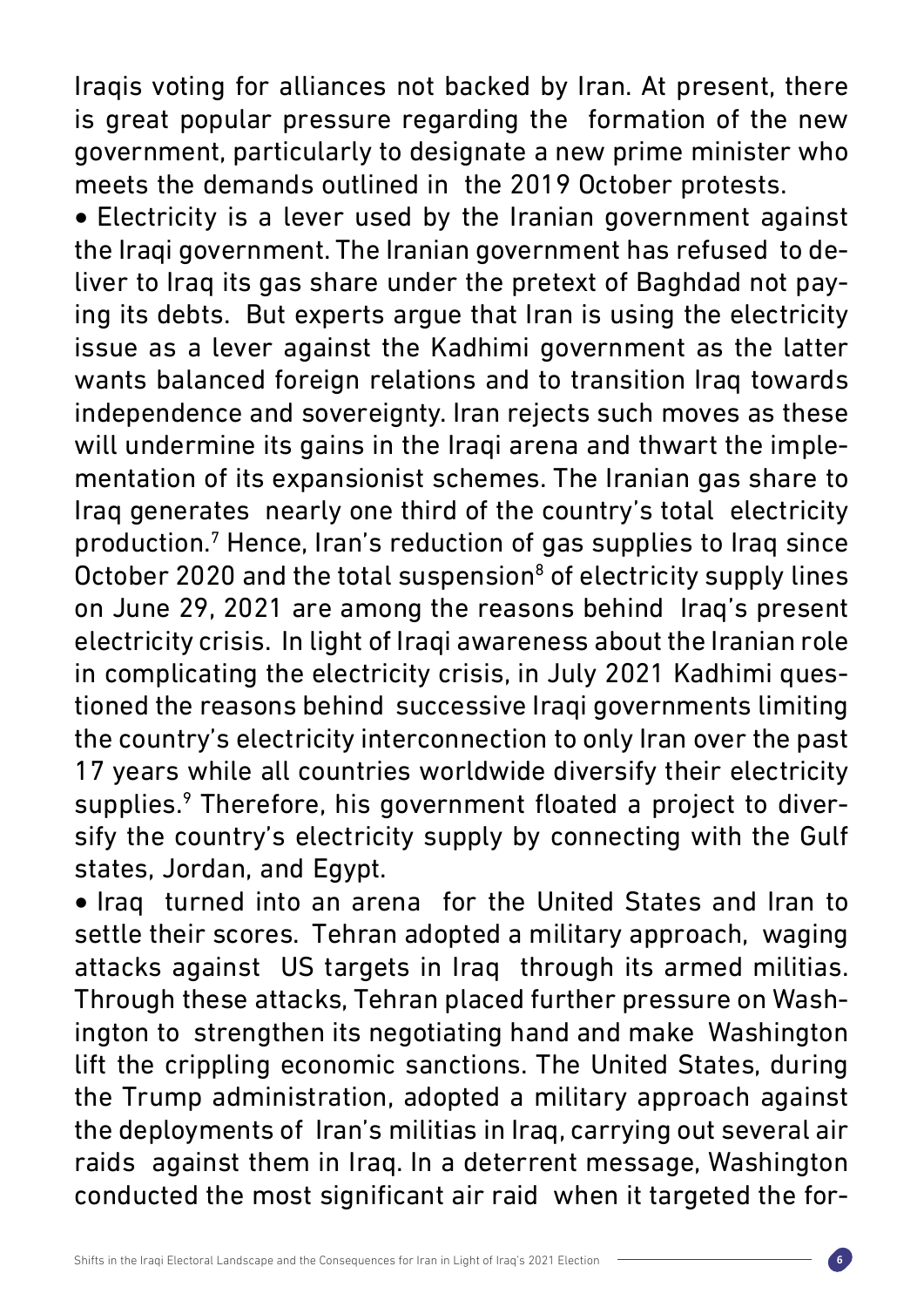mer Quds Force Commander Qassem Soleimani, the architect of Iran's regional project along with Abu Mahdi al-Muhandis, former chief of the PMF in January 2020. Iran responded by launching limited and symbolic (nominal) strikes against Ain al-Asad air base. The attacks launched by Iranian militias against US targets in Baghdad and Erbil are continuing during the term of President Joe Biden. The United States has responded by launching military strikes against the positions of Iranian-backed militias in Iraq and Syria.

At the regional level, the 2021 Iraqi elections were held while Saudi Arabia and Iran were holding negotiations on thorny regional issues, especially Iran's influence in Iraq, Syria, Lebanon and Yemen. Their fourth round of talks was held in the Iraqi capital Baghdad. The Middle East is also witnessing a new balance of power equation and multiple shifts; Syrian President Bashar al-Assad, Iran's most important ally, has gained control once again over Syria (Iraq's neighboring country) through the support offered by Russia and Iran. This has also increased Iran's interest in Iraq in light of the mounting pressures it faces in Syria from both Israel and Russia. Iran also faces pressures in Lebanon due to consecutive protests rejecting Hezbollah — Iran's most powerful proxy militia in the region.

The Iraqi elections were held only two months after the ascension of "hardliner" Ebrahim Raisi to the Iranian presidency. Raisi has signaled a greater role for militarization in Iran's foreign policy and has given more space to Iran-backed militias to implement Tehran's agenda in its spheres of influence, including Iraq.

 Moreover, Iraq's elections were held against the backdrop of a new US administration led by Joe Biden who took office in January 2021. It has adopted a diplomatic approach towards Iran to urge it to revise the nuclear deal, though it has applied limited military force on some occasions against the positions of Iran's militias in Iraq and Syria. The Vienna talks on the nuclear deal remain stalled. These talks come at a time when Iran is seeking to move ahead with the arms deals signed with the Russians fol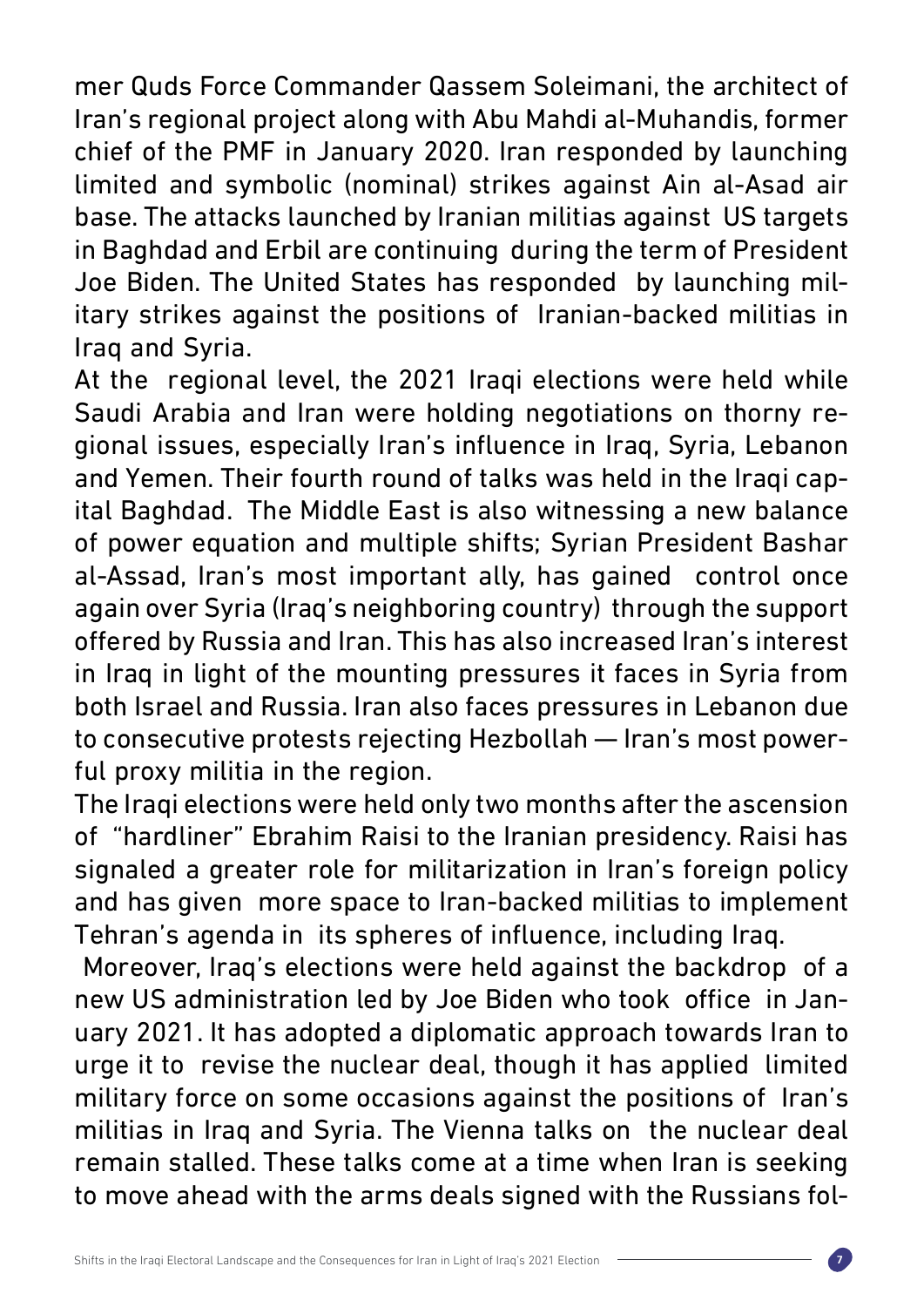lowing the UN's lifting of the arms embargo on Tehran which expired in October 2020. Hence, Iran could now modernize its military hardware and conclude more arms deals, whether for itself, or for its armed militias or allies in Syria, Iraq, and Yemen. This will make Iran's proxies very strong actors in the internal equations within Tehran's spheres of influence.

The environment of the Iraqi parliamentary elections reflected the ongoing Iranian role on the Iraqi electoral landscape to create loyalist electoral alliances — to allow them to form the biggest bloc to name a new prime minister who is in harmony with Tehran's objectives and regional schemes. Given the accumulating internal and external challenges regarding Iran's influence in Iraq, Tehran does not have the luxury of time to accept any decline in its clout in Iraq; an integral country in its strategy given its geographic, economic, and cultural and security significance. 2.The Contesting Alliances and Forces

There are two major ethnic groups in Iraq: Arabs and Kurds, plus a small minority of Shabaks and Turkmen who make up 5 percent of the population. Regarding sects, Iraq is divided into two main religious groups: Muslims and Christians. Muslims, who represent the vast majority of the population, are divided into two sects: Shiites and Sunnis. The Shiites are mostly Arabs, although there are some other Shiites of non-Arab and Kurdish origin. Most Shiites are concentrated in Iraq's southern provinces: Najaf, Karbala, Dhi Qar, Basra, Babylon, Wasset, al-Qadissiyah, Maysan and Muthanna. The Sunnis are concentrated to the north and west of Baghdad in Anbar, Sulaymaniyah, Nineveh, Diyala, Erbil, Salah al-Din, Kirkuk and Duhouk. Baghdad has a mix of Sunnis and Shiites. There are a small number of Christians and adherents of other faiths such as the Sabians in Baghdad who account for no more than 2 percent of the population.

Nearly 44 electoral alliances participated in the parliamentary elections. They included an array of political parties and entities — along with independent candidates — to elect 329 Iraqi lawmakers in accordance with the new election law<sup>10</sup> based on the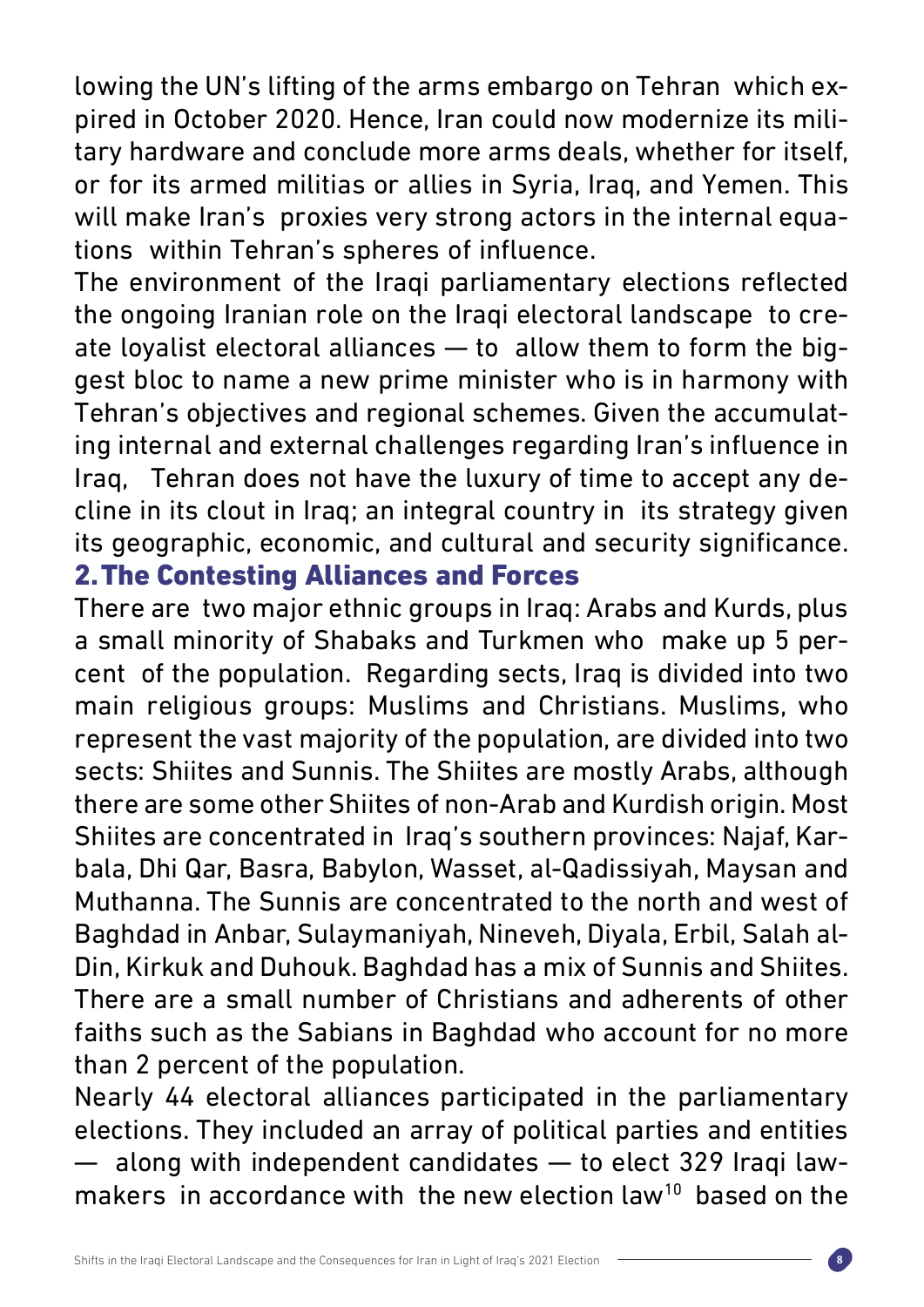Non-Single Transferable Vote (SNTV) system. According to this law, votes cast go directly to the candidate. Whoever wins the largest number of votes is declared the winner — unlike the old law which was based on a proportional electoral system, with voters voting for electoral lists. The following were the major electoral alliances competing for the biggest bloc in the new Iraqi Parliament:

### 2.1 Shiite Alliances

The Shiite factions competed in the parliamentary elections through multiple alliances, with some adopting deeply sectarian stances while others were cross-sectarian.

**• The Sadrist bloc**: It is led by the head of the Sadrist Movement, Moqtada al-Sadr. The bloc included candidates only connected to the Sadrist Movement and fielded 95 candidates in the elections.

**• The Fatah Alliance**: It is chaired by Hadi al-Ameri, secretary general of the Badr Organization who is close to Iran. Along with the Badr Organization, the alliance includes the political wings of some of pro-Iran militias such as the Sadiqoun bloc chaired by Qais al-Khazali who is the secretary general of Asa'ib Ahl al-Haq, and the Jihad and Construction Movement chaired by Hassan al-Sari who is a leader within the Iran-backed PMF. The alliance also consists of the Sanad bloc chaired by the PMF leader and former lawmaker Ahmed al-Asadi, the Supreme Islamic Council headed by the former lawmaker Hammam Hamoudi and candidates linked to the Sayyid al-Shuhada Brigades chaired by Hashem al-Walaei. The alliance fielded 73 candidates in the elections. • **The Harakat Hoquq (the Rights Movement)**: It is led by the spokesman of Kata'ib Hezbollah (Hezbollah Brigades), Iran's most powerful ally in Iraq, Hussein Moanes (Abu Ali al-Askari). He resigned from the party in July 2021 and then announced the creation of the movement. The movement is the political wing of the Hezbollah Brigades. The movement's goals include securing Iran's objectives in Iraq, especially expelling US forces from the country. The bloc fielded 32 candidates in the elections.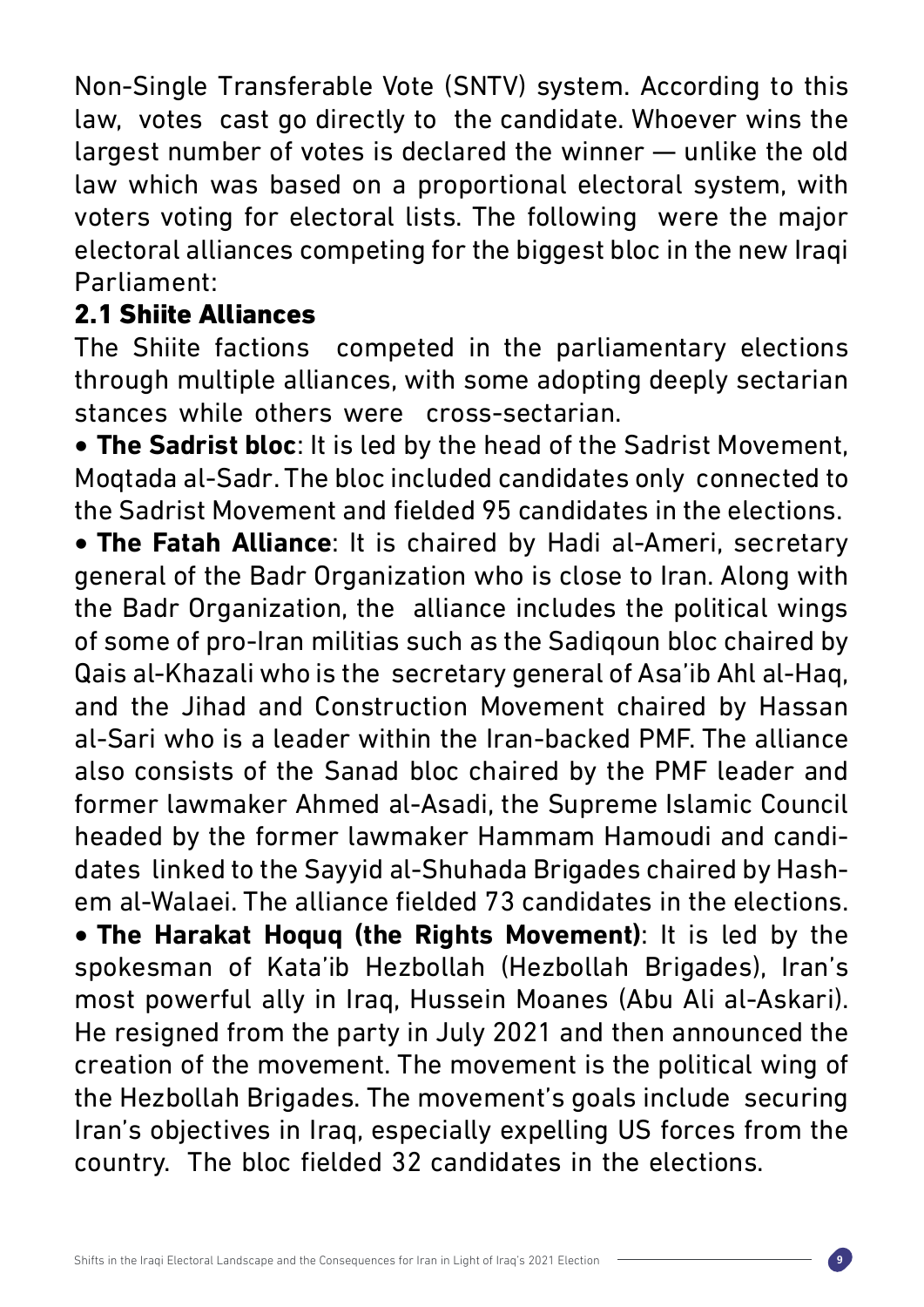• **Dawlat al-Qanoon (State of Law Coalition)**: It is headed by former Prime Minister Nouri al-Maliki, who has close ties with Iran. The coalition includes other parties such as the Islamic Dawa Party, the Islamic Union of Iraqi Turkmen (Shiite), the Eradaa Movement, the al-Bashaer Youth Movement, the Together for Law Movement, and the Bedaya Movement (Beginning Movement). The alliance fielded 72 candidates in the elections. **• The National State Forces Alliance:** It is led by the head of the National Wisdom Movement Ammar al-Hakim. It includes the Victory Reform Alliance headed by former Iraqi Prime Minister Haider al-Abadi, and the National Conference Movement, as well as the al-Med al-Iraqi and Wataneyoun Movement. The alliance fielded 78 candidates in the elections.

• **The National Contract Alliance:** It is led by the head of the Iranbacked PMF Falih al-Fayyadh. It consists of a number of groups, parties and movements such as the Ataa Movement, Harakat al-Hazm al-Watani, al-Thabat al-Iraqi Party, Warthon Islamic Party, the National Reform Movement and Tajamo' Rijal al-Iraq. The alliance fielded 80 candidates in the elections.

### 2.2 Sunni Alliances

 In the context of Iraq's demographic makeup, the Sunnis are second to the Shiites. The Sunnis have ruled Iraq since the late 1960s until the early 2000s. The Shiites took over power in the country following the US invasion in 2003 that toppled Saddam Hussein's regime. The following are the major Sunni alliances that participated in the 2021 elections:

• **The Azm Alliance**: It is led by the business tycoon Khamis al-Khinjar. Along with the Arab Project Party led by Khinjar, the alliance includes a host of other political parties such as the al-Wafaa Party chaired by former Electricity Minister Qassem al-Fahdawi; the al-Hal Party led by Jamal al-Karbouli, who is detained in Iraq on corruption charges; the al-Tasadi Party; Civil Track Party; al-Majid al-Iraqi Party; the Civil Society for Reform; and the Free Iraqi bloc along with heavyweight Iraqi figures such as Khalid al-Obeidi and Salim al-Jabouri. The alliance fielded 123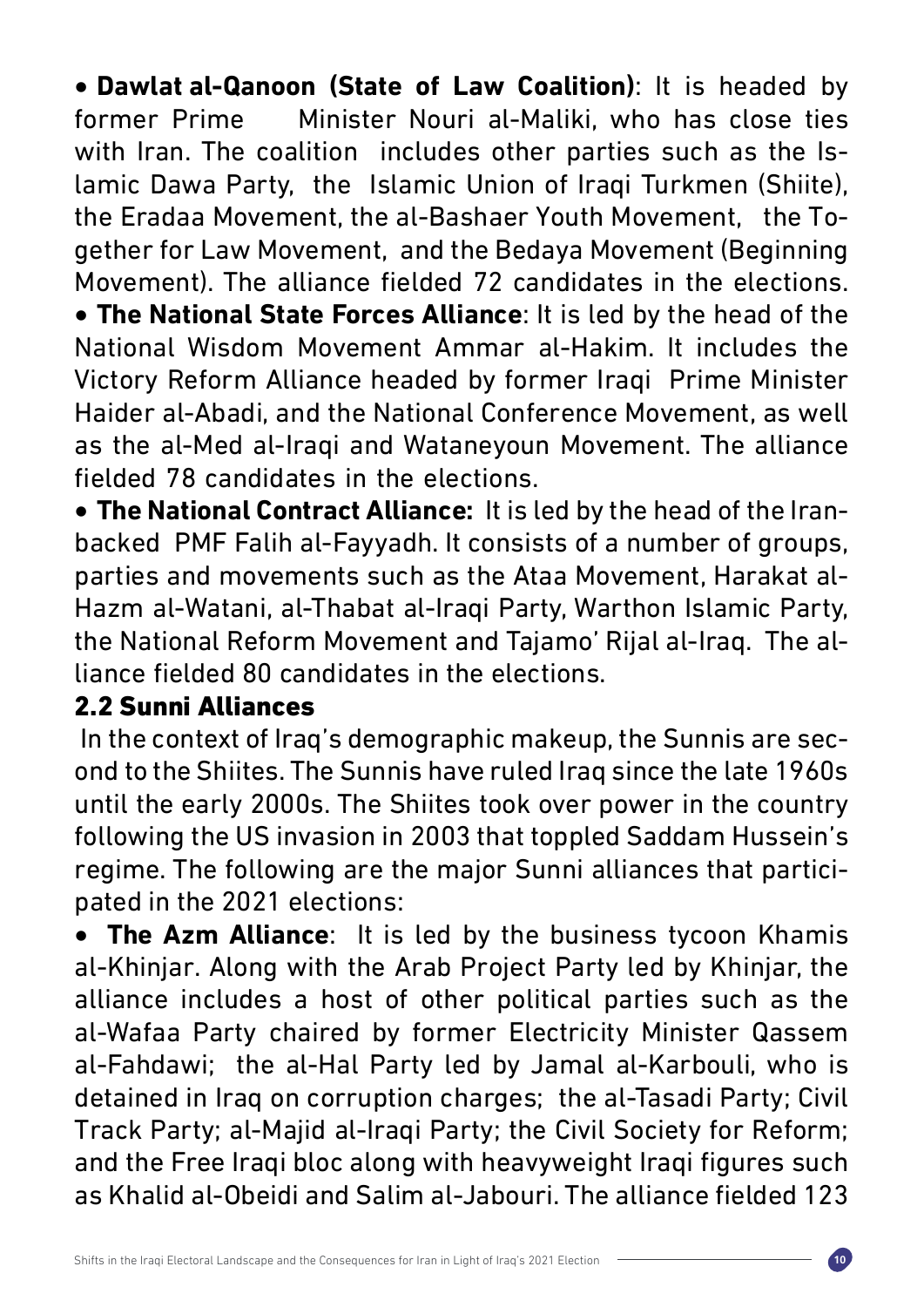candidates in the elections.

**• The National Progress Alliance (Front)**: It is headed by Iraqi Parliament Speaker Mohammed al-Halbousi. Along with the Progress Party chaired by Halbousi, the alliance includes the National Right Party; the Arab Choice Party; the Moqtadiron for Peace and Building; the Cooperation Society; the Tajammo' Nahdaht Jeel; the National Initiative (al-Mubadara al-Wataniyah); and the Construction Party (Hezb al-Bena'a). The alliance fielded nearly 105 candidates in the elections.

**• The Iraqi National Project Alliance**: It is led by the Iraqi businessman Jamal al-Dari. The alliance includes a host of Iraqi opponents who called for an international conference on Iraq to be held in order to address the internal crises.

**• The National Front for the Salvation**: It is led by former Iraqi Parliament Speaker Osama al-Nujaifi.

### 2.3 Kurdish Alliances

The Kurds represent the third-biggest ethnic group in Iraqi society. As a result, they play an important role in designating the prime minister. The Kurdish alliances contested the parliamentary elections in Kurdistan with 146 candidates running for 46 seats. The following Kurdish alliances partook in the elections:

• The Kurdistan Democratic Party (KDP): It is chaired by the former President of Kurdistan Masoud Barzani. Its electoral list was limited to members of the KDP. It contested the elections with 55 candidates in 11 provinces inside and outside Kurdistan.

• **The Kurdistan Alliance**: It is headed by Lahur Sheikh Jangi co-president of the Patriotic Union of Kurdistan, the second-biggest Kurdish party in Iraq, along with Bafel Talabani. The alliance also includes other Kurdish parties and movements such as the Turkmen Justice Party; the Decision Party; the Will Party; the Turkmeneli Party; the Civilian Right Party; the Change Movement; the Turkmen Nationalist Movement; the Turkmen Wafa Movement; and the Turkmen-Iraqi Front. The alliance fielded 42 candidates in the elections. However, there were Kurdish parties that decided to contest the elections individually without joining this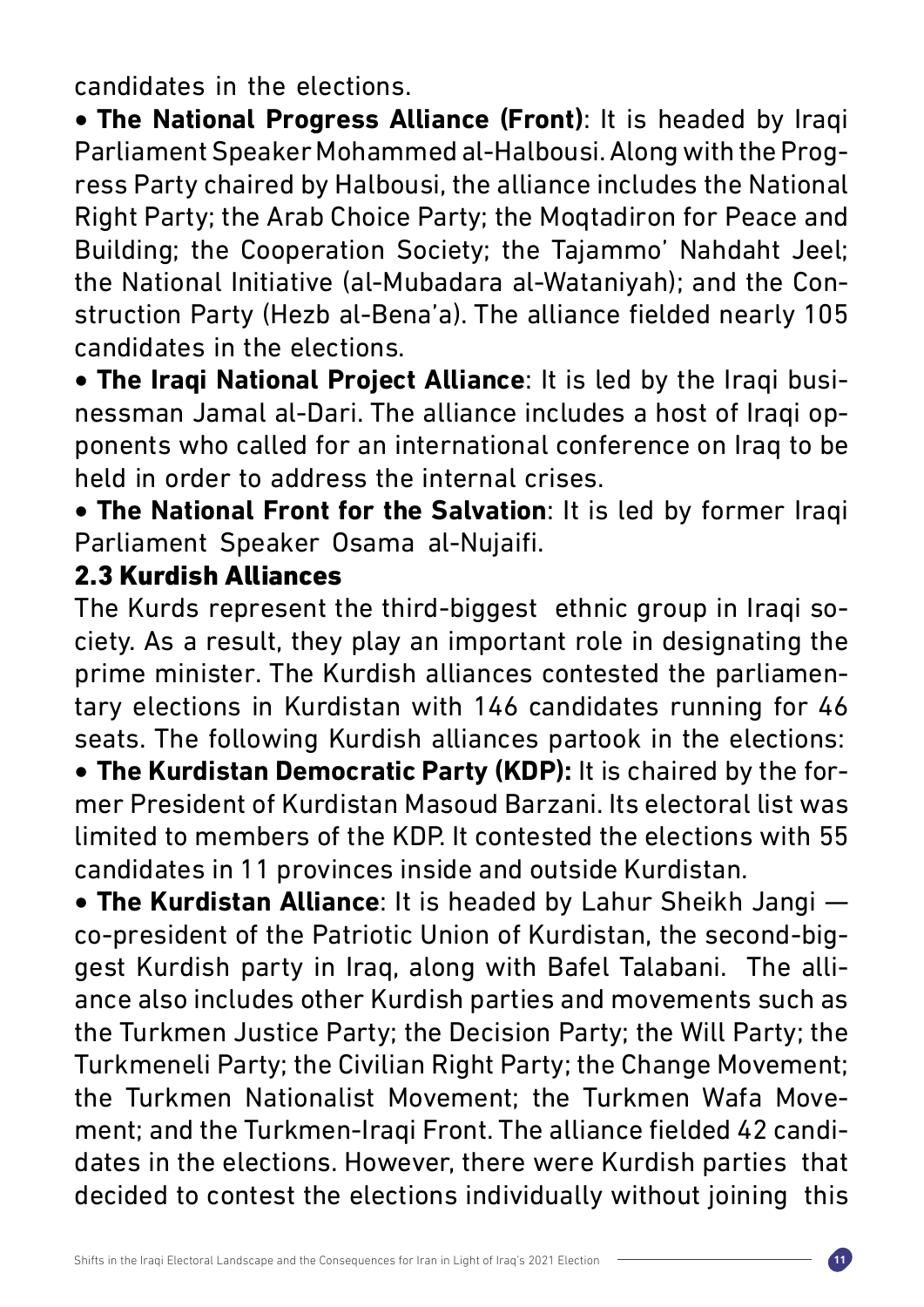alliance such as the New Generation Movement; the Kurdistan Justice Group; and the Kurdistan Toilers' Party.

### 2.4 **Boycotters of the Elections**

Several new parties and movements – born out of the protest wave known as the Tishreen (October) movement — along with some old alliances and parties such as the al- Wataniyah Alliance headed by the former prime minister and president of the Iraqi National Accord Party Ayad Allawi; and the Civil Democratic Alliance led by Ali al-Rafei. It also includes the Iraqi Communist Party; the Basma National Party; and the Social Democratic Movement. It seems that there were a host of reasons behind the boycotting of the elections, such as not holding to account those who killed protesters, ongoing rampant corruption, failure to address deep crises such as the electricity, water, and unemployment crises. In addition, the Iraqi state has been unable to limit weapons to the state.

A political reading of the map of electoral alliances for the 2021 parliamentary elections reveals four main characteristics:

• The ongoing divisions amongst the electoral alliances on sectarian and ethnic lines as was the case in the 2018 elections.

• The divisions have seeped into the ethnic and sectarian factions themselves. The Shiite alliances splintered into more than five Shiite alliances, while the Sunnis into four major alliances. The most salient division during the 2021 elections was the division between the Qom and Najaf loyalists. The divisions between the pro-Iran political wings were also apparent, reflected in the differences existing amongst the pro-Iran armed militias in Iraq. Asa'ib Ahl al-Haq and Kata'ib Hezbollah, the political wings of the two biggest pro-Velayat-e Faqih competing militias, contested the elections under two different alliances. The political wing of Asa'ib Ahl al-Haq contested the elections under the Fatah Alliance headed by Hadi al-Ameri, while the political wing of Kata'ib Hezbollah contested the elections under Harakat Hoquq.

• Compared to the 2018 elections, the number of deeply sectarian electoral alliances in the 2021 elections increased. Kata'ib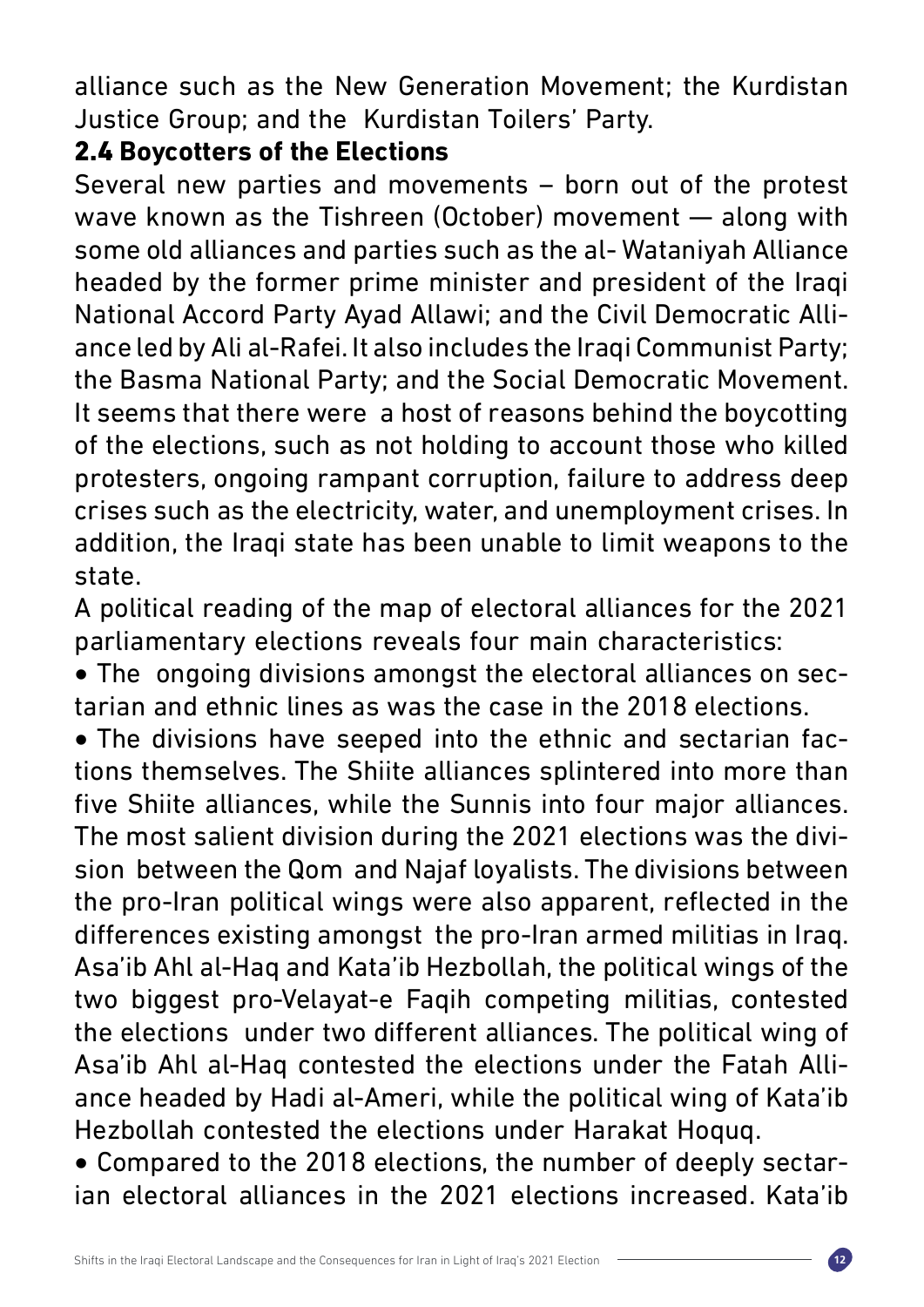Hezbollah, Iran's most powerful ally in Iraq, established a political wing to run in the elections headed by Abu Ali al-Askari. Falih al-Fayyadh, backed by Iran, established the National Contract Alliance to run in the elections. On the other side, the number of cross-sectarian alliances decreased. The cross-sectarian Sairoon Alliance, which appeared in the 2018 elections, fragmented. The Sadrist Movement, which made up the biggest bloc amongst the alliances, contested the elections alone without joining other Shiite alliances. Yet, the National Wisdom Movement Alliance and the Victory Alliance, which won advanced positions in the 2018 elections, merged and formed a new alliance called the National State Forces Alliance led by Ammar al-Hakim.

• The Shiite alliances contesting the elections increased as opposed to the Sunnis. There were six Shiite alliances, including deeply sectarian ones, that contested the elections while some new Sunni alliances and some Sunni parties had insignificant influence in the Iraqi equation.

 The aforementioned factors led to votes being scattered among different ethnic and sectarian alliances. This perpetuated the inherent problem in all elections – the inability of a single alliance to form a new government on its own. Due to this problem, multiple scenarios arise over forming the next government and choosing the next prime minister. The political factions usually settle on a consensual candidate to form the next government. An alliance should win the majority of seats — 165 seats — to form the next government on its own.

The growing divisions between Iran-backed political and military parties are related to the death of Qassem Soleimani and Iran's declining financial and logistical support to them. In addition, Iran's spheres of influence have been shrinking and US airstrikes targeting militia sites have contributed to the widening divisions between them. These divisions are related to the competition between the Najaf and Qom marjayas. Ayatollah Sistani rejects Iran's control over Iraqi affairs. He believes Iran is attempting to diminish Najaf's influence in favor of Qom —espe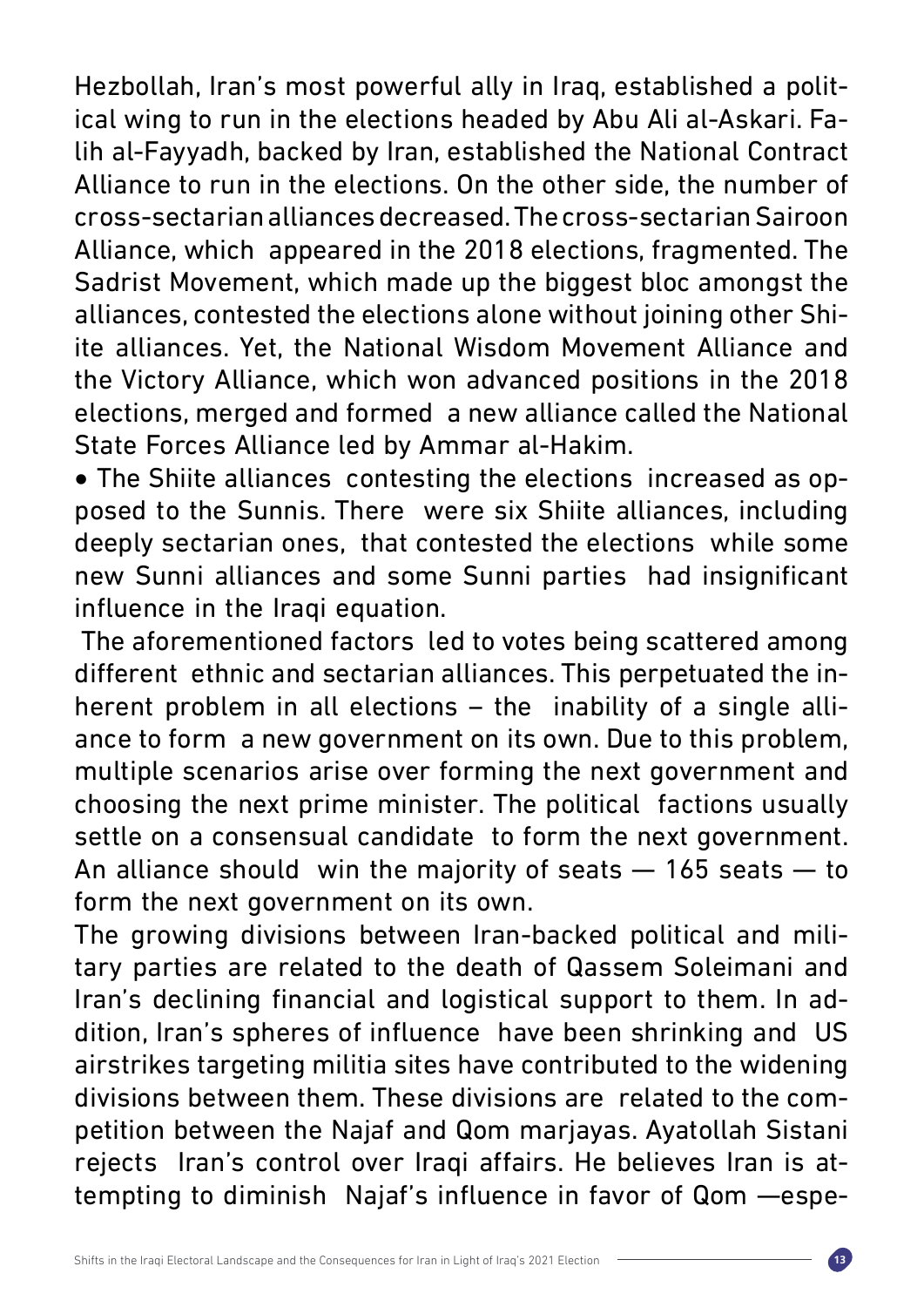cially as there is a historic difference between the Najaf and Qom marjayas over the theory of Velayat-e Faqih. The Najaf marjaya rejects the theory of Velayat-e Faqih, calls for religion to be separated from the state and supports the establishment of a civil state.<sup>11</sup> Hence, Shiite alliances were divided into two camps:

• **Supporters of the Qom Marjaya**: They included the Fatah Alliance; Harakat Hoquq; and the State of Law Coalition, which received huge support from Iran. This support was a bone of contention between Qom and Najaf, as the latter rejected it. The mass protests staged in Iraq, especially in the Shiite-majority southern provinces, reflected the plummeting popularity of the Iranian political system in general and Khamenei in particular among Iraqi Shiites.

**• Supporters of the Najaf Marjaya**: Najaf has rejected Iranian attempts to wrestle control over Iraq's internal and external decision-making and is against weapons outside state control. This means it has a desire to support the transition to statehood based on total sovereignty and independence. The Sadrist bloc and some aligned with the Islamic Dawa Party support Najaf's aims. Sistani wields massive influence in Iraq, as thousands of Iraqis heeded his call to take up arms against ISIS following his religious decree regarding the "individual obligation of jihad" in June 2014. There was also heavy turnout by Iraqis in the 2005 elections following his call to cast votes and vote on the Constitution. In contrast, in late September 2021, his call for Iraqis to vote in the 2021 parliamentary elections had little impact in light of the apparent increase in apathy among the people.

Iran has ramped up pressure before the parliamentary elections in Iraq since 2003 to boost the chances of its aligned factions winning and naming the next prime minister. This has enabled Iran to implement its schemes and achieve its ambitions since the Iraqi political system is parliamentarian in nature according to the Iraqi Constitution approved in 2005. Under the Constitution, the prime ministerial post holds extensive executive powers and purviews.<sup>12</sup> He is the top executive official, who responsible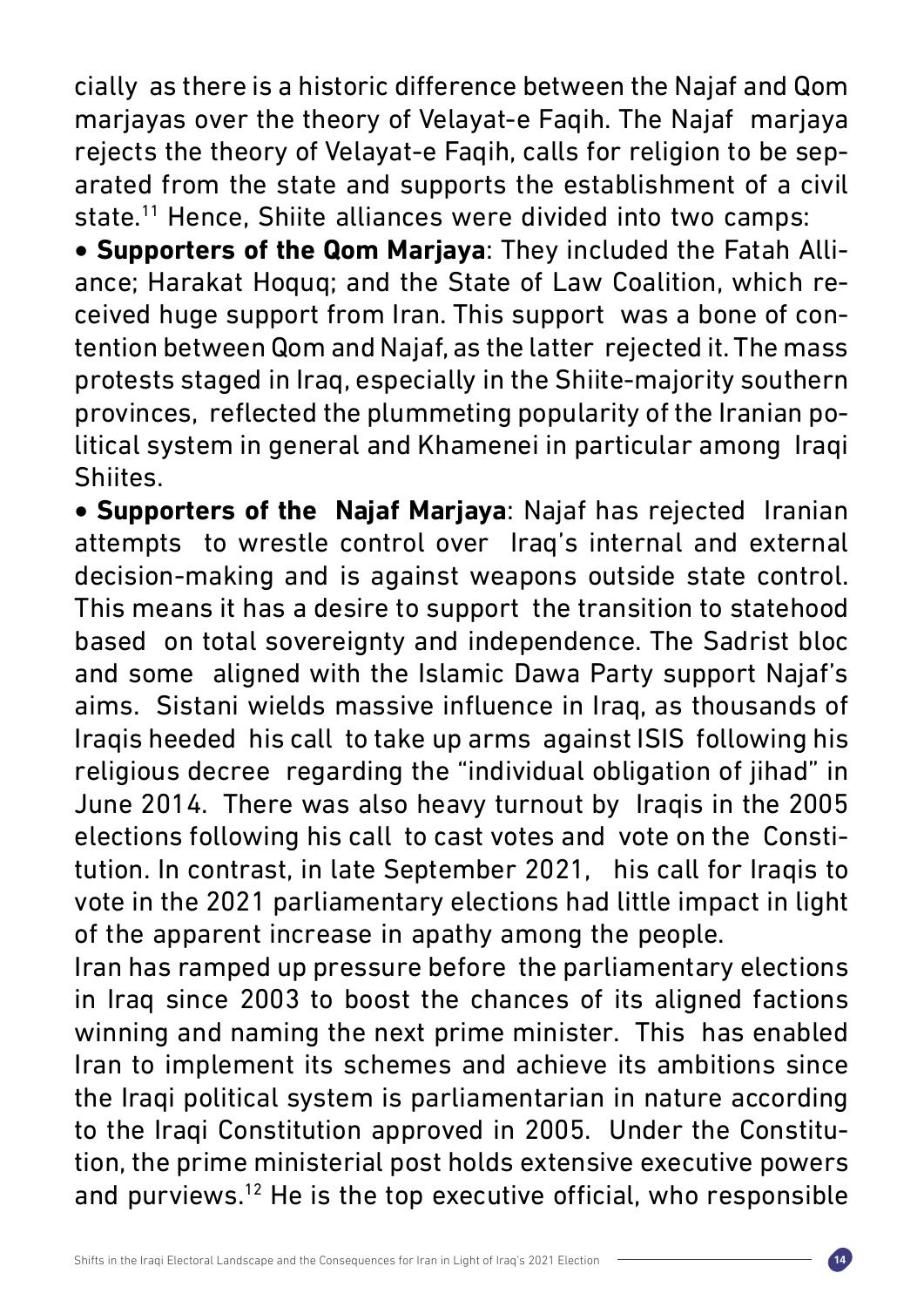for the state's general policy and is the commander-in-chief of Iraq's armed forces. He has the right to sack ministers upon approval from the Parliament. The Parliament approves the names of those nominated by the prime minister for the following posts: ambassador, chief of staff, intelligence and security chiefs. He also negotiates and signs international treaties and agreements and proposes bills. Hence, Iran is keen on naming an Iraqi prime minister who is loyal to Tehran.

### 3. Electoral Issues and Programs

The electoral programs of the alliances competing to win the most seats in the 2021 elections included a number of issues linked to the current phase. These issues were not very different from those that dominated the 2018 parliamentary elections such as corruption and Iraq's identity and future. These issues had a major impact on the elections results. The most prominent electoral issues for this year's elections were as follows:

### **3.1 Addressing Deteriorating Services and Combating Unemployment and Poverty**

Most of the alliances addressed the consequences of the electricity outage crisis, how to address it and ways to counter corruption. Leaving the electricity crises unaddressed has been the biggest challenge facing successive Iraqi governments, as the crisis led to the massive protests in which people took to the streets and toppled former governments such as that of former Prime Minister Adil Abdul-Mahdi. It will remain a huge challenge facing the new government due to the lack of resolve to address its root causes. Iran's refusal to deliver Iraq's share of electricity to the country is considered among the multiple levers used by Tehran against the Iraqi government to impede its transition to statehood based on independence and sovereignty — the lack of these two critical elements have perpetuated the electricity crisis in Iraq.

Corruption also played a central role in the programs of the electoral alliances contesting the elections. In 2020, Iraq's low ranking on Transparency International's Corruption Perception Index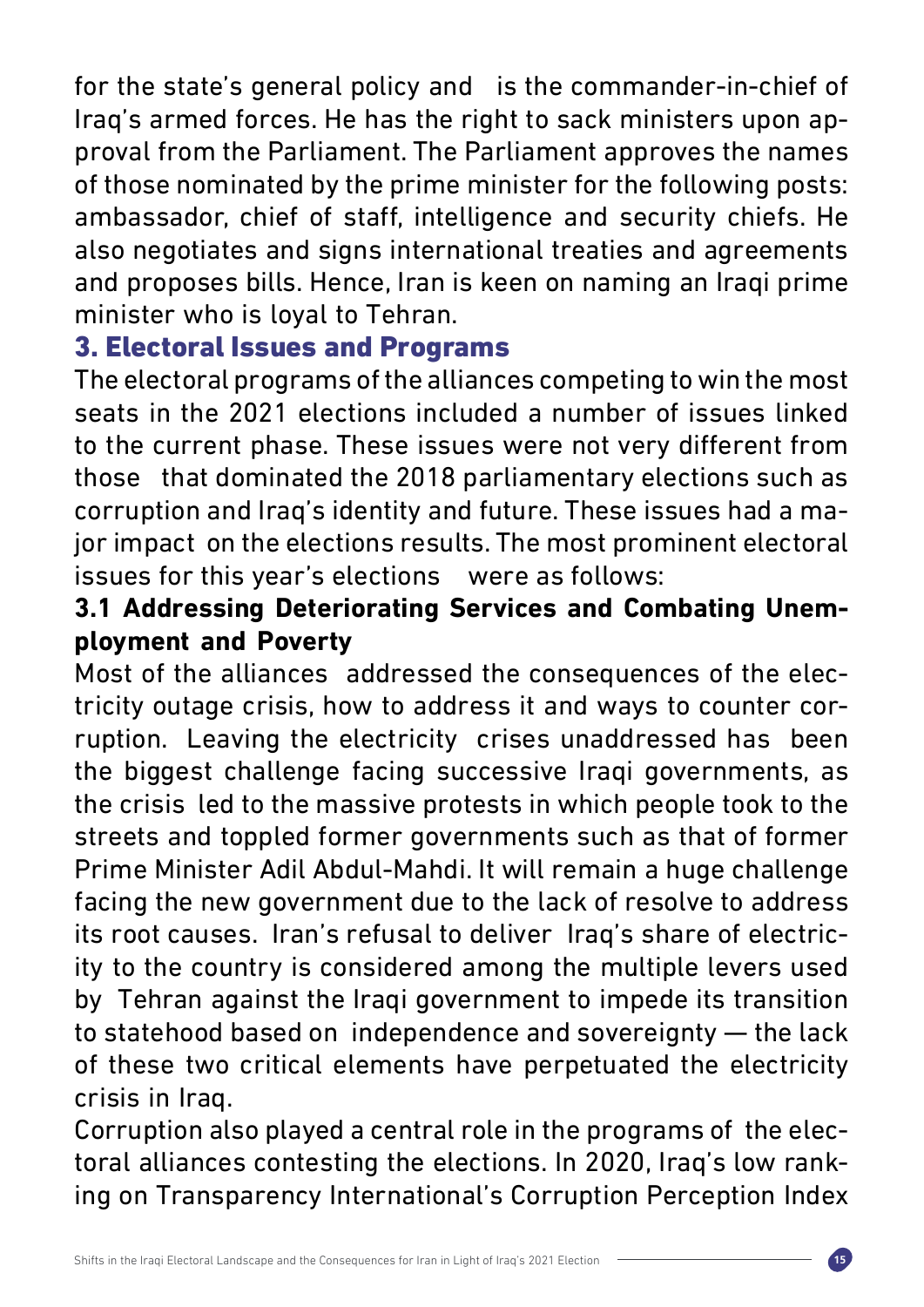was a cause for concern. It ranked 160 out of 180 countries.<sup>13</sup> Corruption led to approximately twice the value of Iraq's gross domestic product (GDP) vanishing since 2003. The Iraqi Commission of Integrity set up to fight corruption after Prime Minister Kadhimi assumed power has estimated that nearly \$500 billion vanished over 17 years through the signing of fictional contracts. The commission stated that that it recovered approximately \$3 billion embezzled over the past two years alone after it had been invested in real estate purchased in London.14 Fighting corruption is a key priority for Iraqis as it has turned Iraq, which possesses massive oil resources, into an impoverished state incapable of meeting public needs. Corruption has also led to a shortage in public services such as electricity, water, health and education. These shortages led the Iraqi people to take to the streets in large numbers.

Iraqi columnist Muthanna al-Jadergi said, "Corruption's normality and extensive nature in Iraq is due to different reasons, maybe the most important and dangerous is the role of the Iranian regime — which wields the biggest and worst influence over Iraq." He added, "For this regime to ensure its survival and the continuation of its clout in an important and strategic country like Iraq, it must remove the personalities with patriotic sentiments and orientations from leadership positions. It must make these people submit to its surrogates and not defy its orders." Jadergi indicated that fighting corruption, totally eliminating it, and removing the impact of its far-reaching damage on the Iraqi people, begins with countering the clout of the Iranian government.<sup>15</sup>

### **3.2 Iraq's Independence and Sovereignty**

The electoral programs of some alliances such as the Sadr Alliance, the Victory Alliance, the Wisdom Alliance and others backing the Najaf Marjaya prioritized Iraq's sovereignty and independence. Hence, these programs centered on the necessity of Iraq restoring its leading position, sovereignty, and independence through transitioning to the phase of statehood and returning to the Arab fold. In addition, priority was accorded to banning weapons out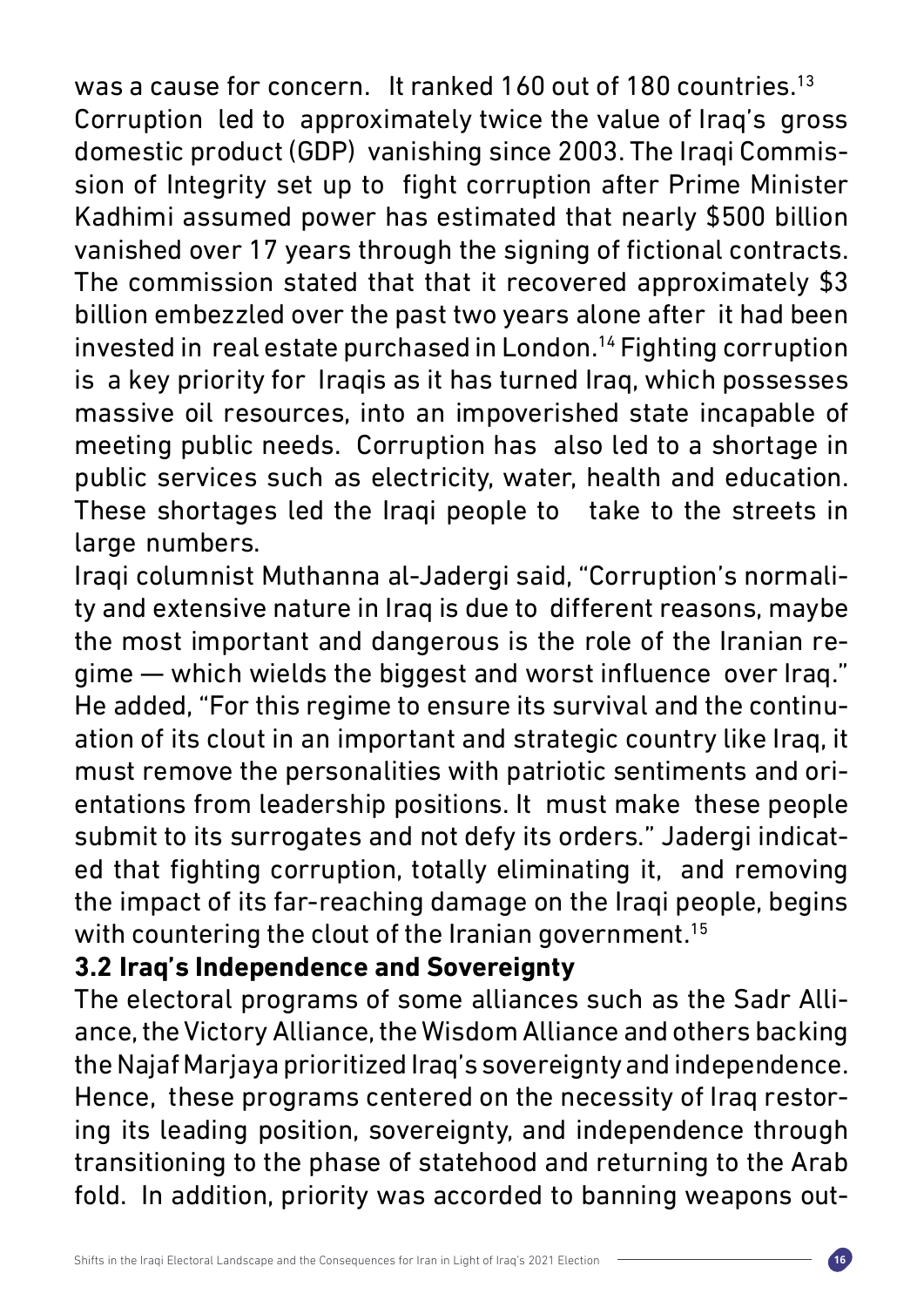side state control, curbing the clout of pro-Iran armed militias deployed across Iraq and halting foreign interference, particularly from the United States and Iran. Meanwhile, the programs of other alliances such as the Fatah Alliance, the State of Law Coalition and others who back the Qom Marjaya remained heedless of Iraq's sovereignty and independence. These alliances stuck to the "non-state" approach by approving weapons outside state control. This issue was critical when it came to casting votes or abstaining from voting for certain electoral alliances.

### **3.4 Establishing Balanced Foreign Relations**

The programs of the cross-sectarian electoral alliances struck a balance in foreign relations by calling for Iraq to return to its Arab fold and to break away from its submission to Iran and its proxies which has harmed Iraq's historic stature and position. Iran's interference in Iraq has led the country to be amongst the most crisis-ridden states — despite its massive oil resources. Nonetheless, the programs of some sectarian pro-Iran alliances such as the Fatah Alliance and the State of Law Coalition focused on keeping Iraq within Iran's sphere of influence. Establishing balanced foreign relations was a focal point prompting Iraqi voters to cast votes for electoral alliances prioritizing Iraq's Arab dimension in their electoral platforms. Many voters looked to Iraq as a state with a civilization that is authentic, lofty and deep-rooted. 4-Election Results and Alliance Quotas

The Iraqi Parliament comprises 329 seats. According to the new Law No. 9 of 2020 concerning the election of parliamentary representatives, the seats were distributed across 18 Iraqi governorates based on the population of each governorate as illustrated in Figure 1. The seats were divided into 237 regular seats, 83 quota seats, 74 seats for women and nine seats for minorities: five for the Christians in Baghdad, Nineveh, Kirkuk, Dohuk and Erbil, one seat for the Feyli Kurds<sup>16\*</sup> in Wasit, one seat for the Shabaks in Nineveh, one seat for the Yazidis in Nineveh, and one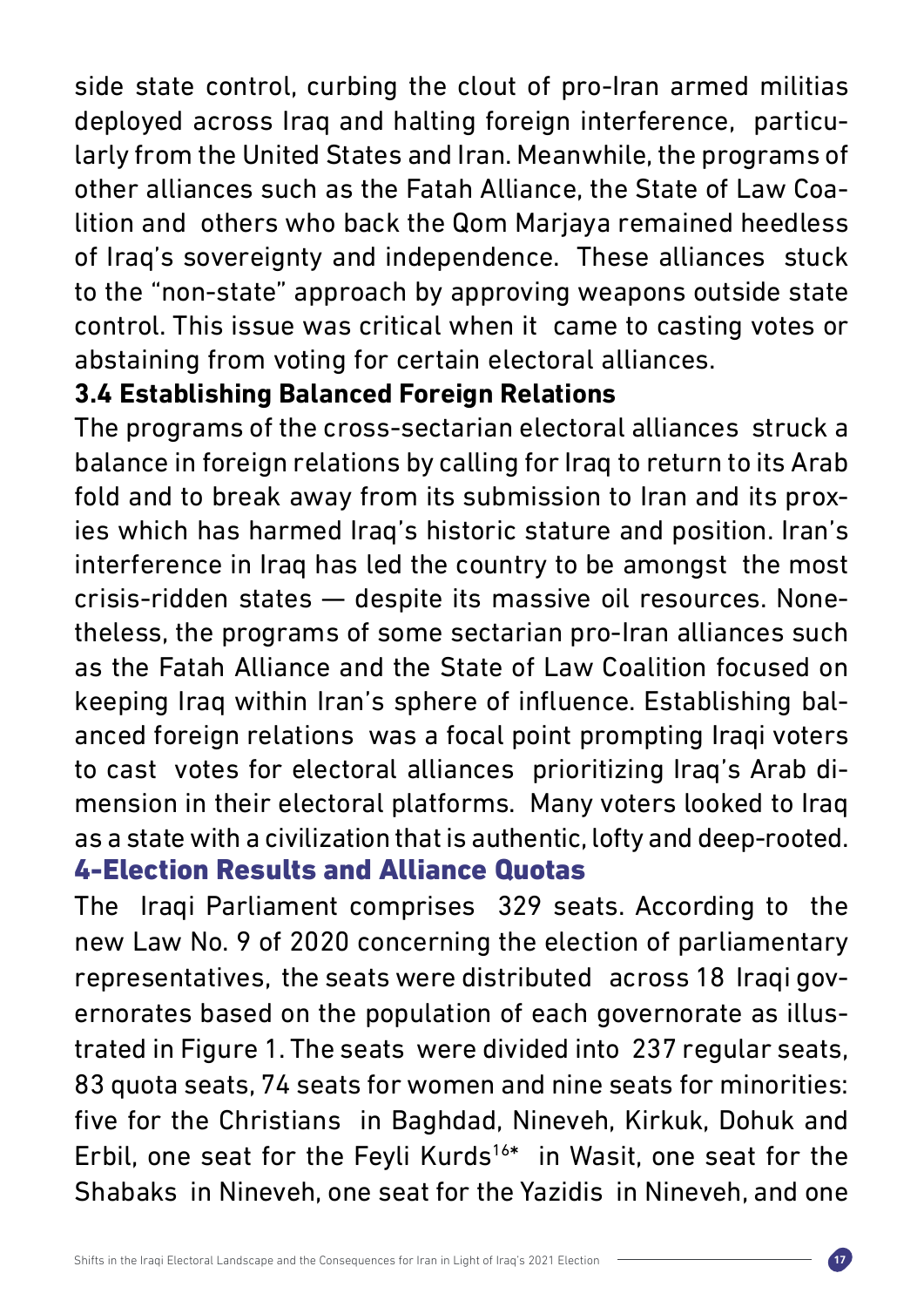seat for the Sabians in Baghdad.<sup>17</sup> The number of seats allocated to Sunnis and Shiites totaled 320.

### **Figure 1: The Distribution of Parliamentary Seats Across the Various Iraqi Governorates**



Source: Prepared by the Research and Studies Center, the International Institute for Iranian Studies, based on the data of Iraq's Independent High Electoral Commission and the briefing about the distribution of seats for the 2021 Iraqi parliamentary elections, accessed October 11, 2021, [https://bit.ly/3anJsg9.](https://bit.ly/3anJsg9)

According to the official website of Iraq's Independent High Electoral Commission, the distribution of seats for the electoral coalitions in Iraq's 2021 Parliament were as follows:

**First Rank:** The Sadrist bloc: It came first with 73 seats (22 percent) out of 329 seats in the Iraqi Parliament, with 19 seats ahead of the Sairoon Coalition, which came first in the 2018 elections with 54 seats. Thus, Sadr will be in a strong position in the negotiations regarding who will take over the highest executive position in the country.18 The Sadrist bloc coming first was because of the characteristics related to its electoral program, such as the following:

• Cross-sectarian: The Sadrist bloc is the most important, popular and powerful Shiite force in Iraq for several reasons: it met the demands of the protesters who rejected the quota system, committed itself to national interests, rejected sectarianism, and called for Iraqi sovereignty to be safeguarded in accordance with Iraqi identity. In addition, it called for the end of foreign in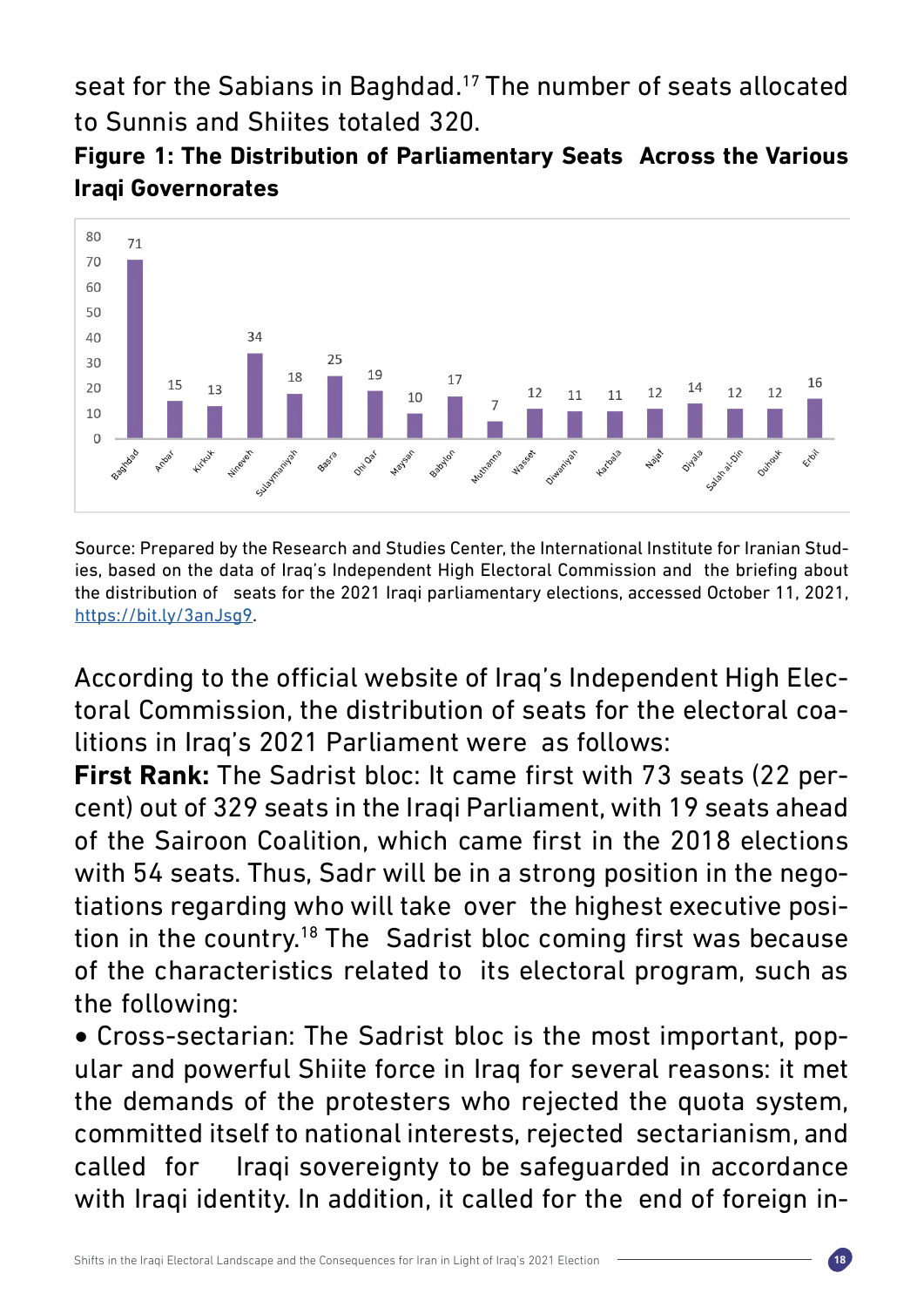terference, weapons to be limited to the state and army, rejected the hegemony of the Qom Marjaya in regard to Iraqi decision-making, and demanded that Iraq return to its natural Arab surroundings.

The aforementioned was reiterated in Sadr's speech after the preliminary results were announced. He described the victory of his bloc as a victory for reform. He said, "It is the day of the victory of reform over corruption, and the day of the people's victory over occupation, militias, poverty, injustice and slavery. It is the day on which sectarianism, ethnicity and partisanship were removed to open the gates of Iraq. For Iraqis, there is no difference between any of them and we are their servants." He added, "It is the day of the oppressed minorities, and the day of the deprived Shiite, the day of the oppressed Sunni, and the day of the concerned Kurd." In a message to the international community he said, "All embassies are welcome as long as they do not interfere in Iraqi affairs and the formation of the government. If there is any intervention, we will have a diplomatic response or perhaps a popular response befitting the offence. Iraq is for Iraqis only, and we will allow no intervention at all. From now on, arms must be limited to the state, and they must not be used beyond its writ. People have the right to live without occupation, terrorism, or militias that kidnap, intimidate, and negatively impact the prestige of the state. Iraq is the place of the marjaya, wise people, and dignitaries."19 It is obvious that Sadr is committed to limiting weapons to the state, rejects foreign interference, including Iranian interventions, and intends for Iraq to regain its independence and sovereignty.

• Understanding the concerns of the Iraqi people: In its program, the Sadrist bloc prioritized countering corruption and the crises facing the Iraqi people. It emphasized that it will prioritize solving the electricity, unemployment and water crises. This is in order to raise the standard of living of the Iraqi people in accordance with the country's resources, history and civilization. Its supporters have in the past chanted slogans against Iran, its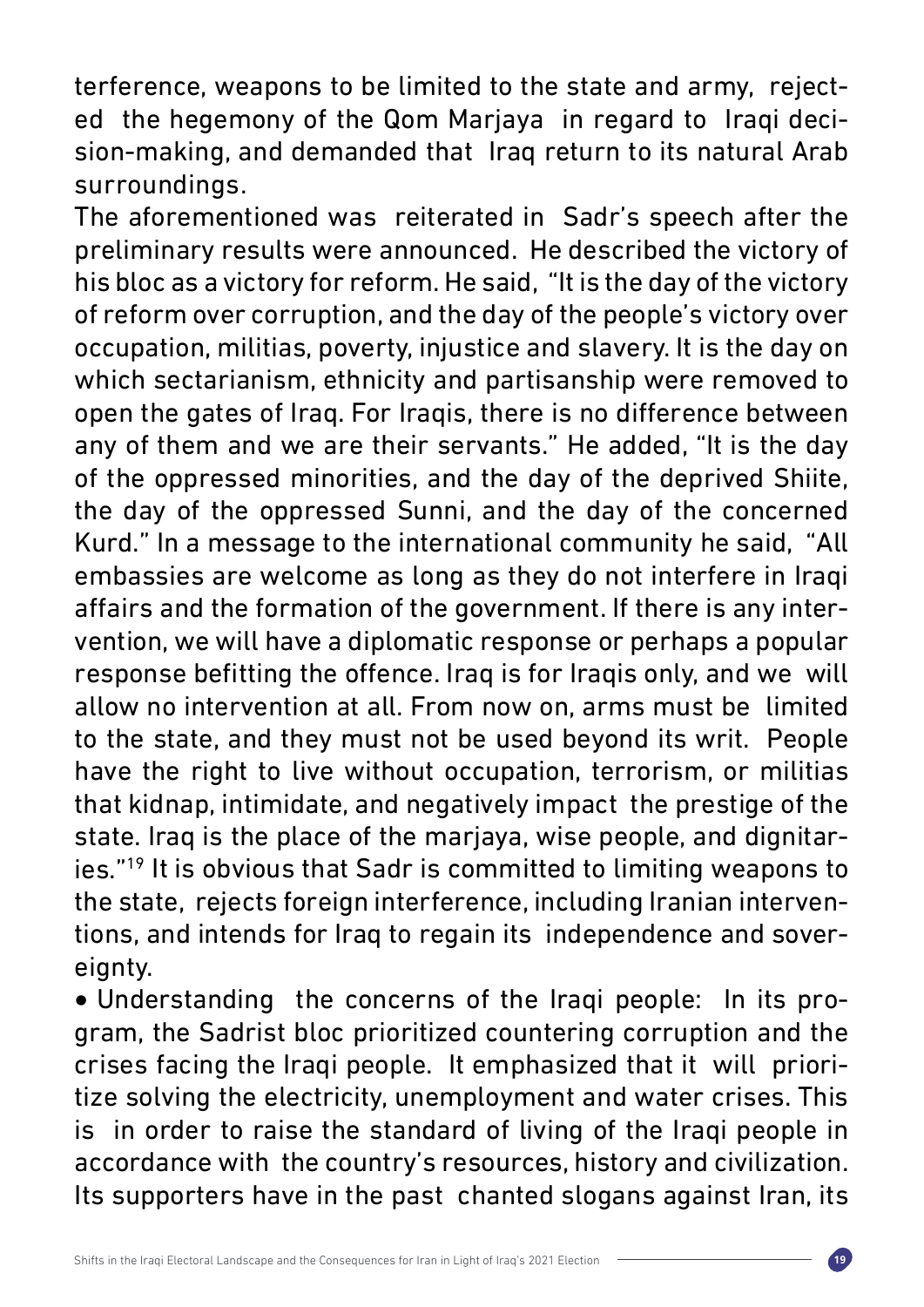armed militias and corruption in Iraq, stressing the need for independent decision-making in Iraq.20

• Sadr's good relations internally and externally: Sadr has good relations internally with many Sunni and Kurdish coalitions such as with the Kurdistan Democratic Party, as well as cordial relations with communists and secularists owing to his loyalists supporting them in the protests that followed the 2018 parliamentary elections against corruption. He has good relations externally with many Gulf and Arab countries that welcome Irag returning to its Arab fold. Sadr is palatable to the West and America for two main reasons. First, he emphasizes the independence of Iraqi decision-making and opposes Iranian hegemony. Secondly, he is open to Washington's regional allies, especially Saudi Arabia, because of his intention to return Iraq to its Arab environment.

**Second Rank:** Unlike the 2018 elections, in which Sunni alliances were at the lower end of the rankings, the National Progressive Coalition, one of the most prominent Sunni alliances through which the Sunni forces contested the 2021 parliamentary elections, made very significant progress, by displacing the Iranbacked Fatah Alliance which came second in the 2018 elections. It won 38 seats in the 2021 elections. This success reflects the confidence of Sunni voters in their leaders once again, and their awareness about the importance of casting their votes to compete against other parties and achieve some balance of power with the Shiite alliances – especially after Sunni quotas declined during the past electoral cycles since the Shiites controlled the government and adopted a policy of elimination and displacement against the Sunni community. This policy was in line with Iran's policy to influence the outcome of the elections in favor of Shiite alliances.<sup>21</sup> Furthermore, the poor turnout in the past reflected the Sunnis' lack of confidence in the nominated Sunni leaders.

**Third Rank:** The State of Law Alliance which has close relations with Iran, fared better in the 2021 election compared to the 2018 elections when it came fourth with 26 seats. It ranked third in the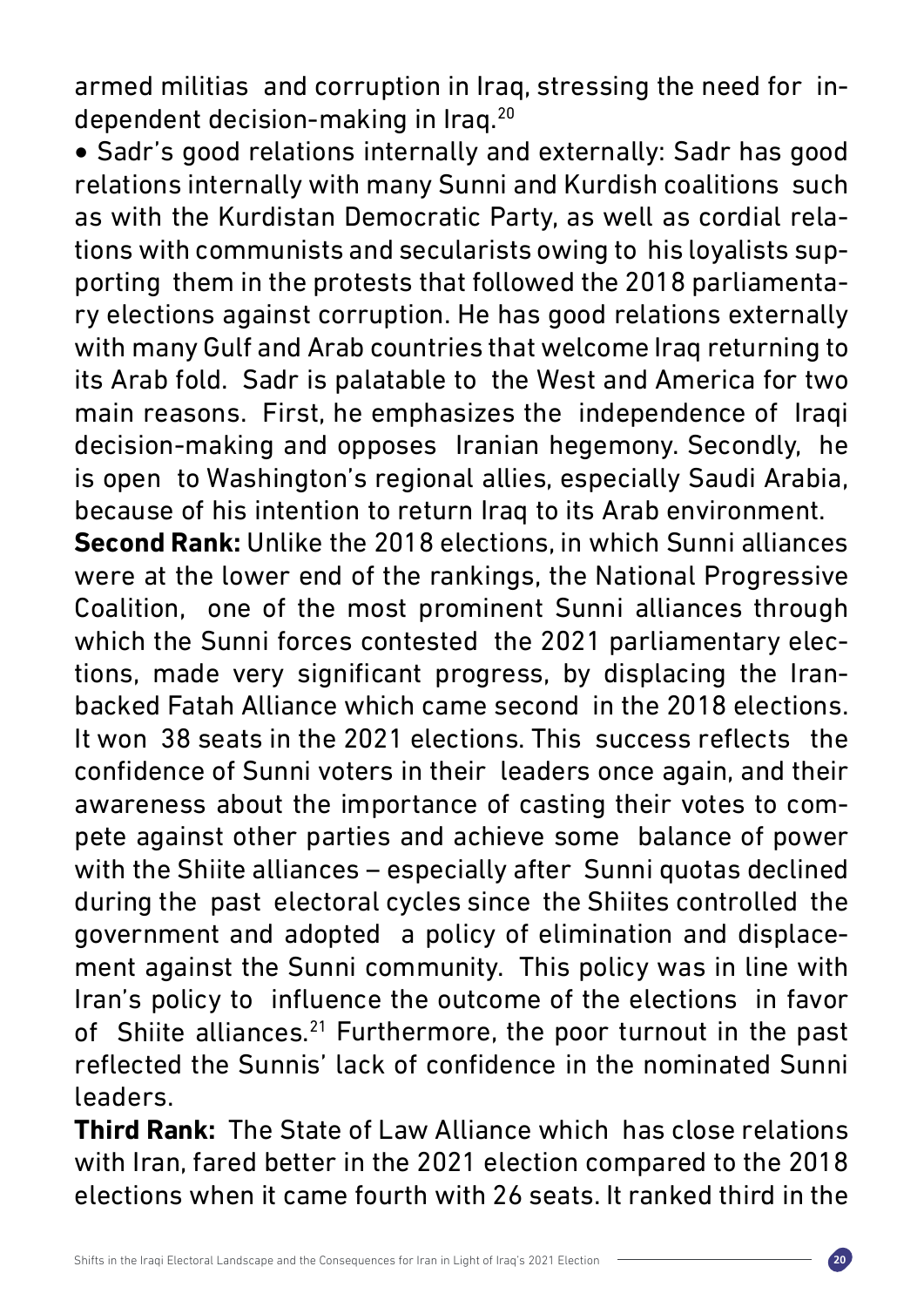2021 parliamentary elections with 37 seats, indicating the coalition's ability to mobilize people during the elections.

**Fourth Rank:** The Kurdistan Democratic Party won 25 seats in the 2018 parliamentary elections, but this time fared better as well, ranking fourth with 32 seats. This means it won seven more seats in the 2021 elections. This indicates that Iraqis voted for the coalition because it apparently supports the country's transition to statehood and intends to meet protester demands from October 2019.

**Fifth Rank:** The Iran-backed Fatah Alliance dropped significantly in the rankings. It fell from second position in the 2018 parliamentary elections when it won 47 seats to fifth position in the 2021 parliamentary elections when it won only 14 seats, a loss of 33 seats. The result indicates its deep regression in Iraqi political life. This regression may be because of Iraqis realizing the danger posed to the future of the country by Iran-backed Shiite alliances. Iraqis themselves can sense the net results of Iran's influence in the country over the last decade and a half. Economic conditions have declined; political life has deteriorated; the Iraqi people are divided across sectarian lines; economic, security and political problems have accumulated, and the country has turned into an arena where international actors settle their scores.

The Shiite forces in general and the Fatah Alliance (the closest ally to Iran) in particular suffered a resounding defeat in the 2021 elections. Therefore, it was not surprising that the Shiite Coordination Framework (a group including armed Shiite parties and forces, mostly from the Fatah Alliance) announced in a joint statement their total rejection of the preliminary results of the early elections. Fatah Alliance leader Abu Mithaq al-Masari confirmed that the alliance faced great injustices during the elections.22 The Shiite Coordination Framework held the Electoral Commission "fully responsible for the failure of the electoral process and its mismanagement, which will negatively impact the path towards democracy and societal reconciliation." $23$  By not recognizing the election results, the Shiite alliances intend to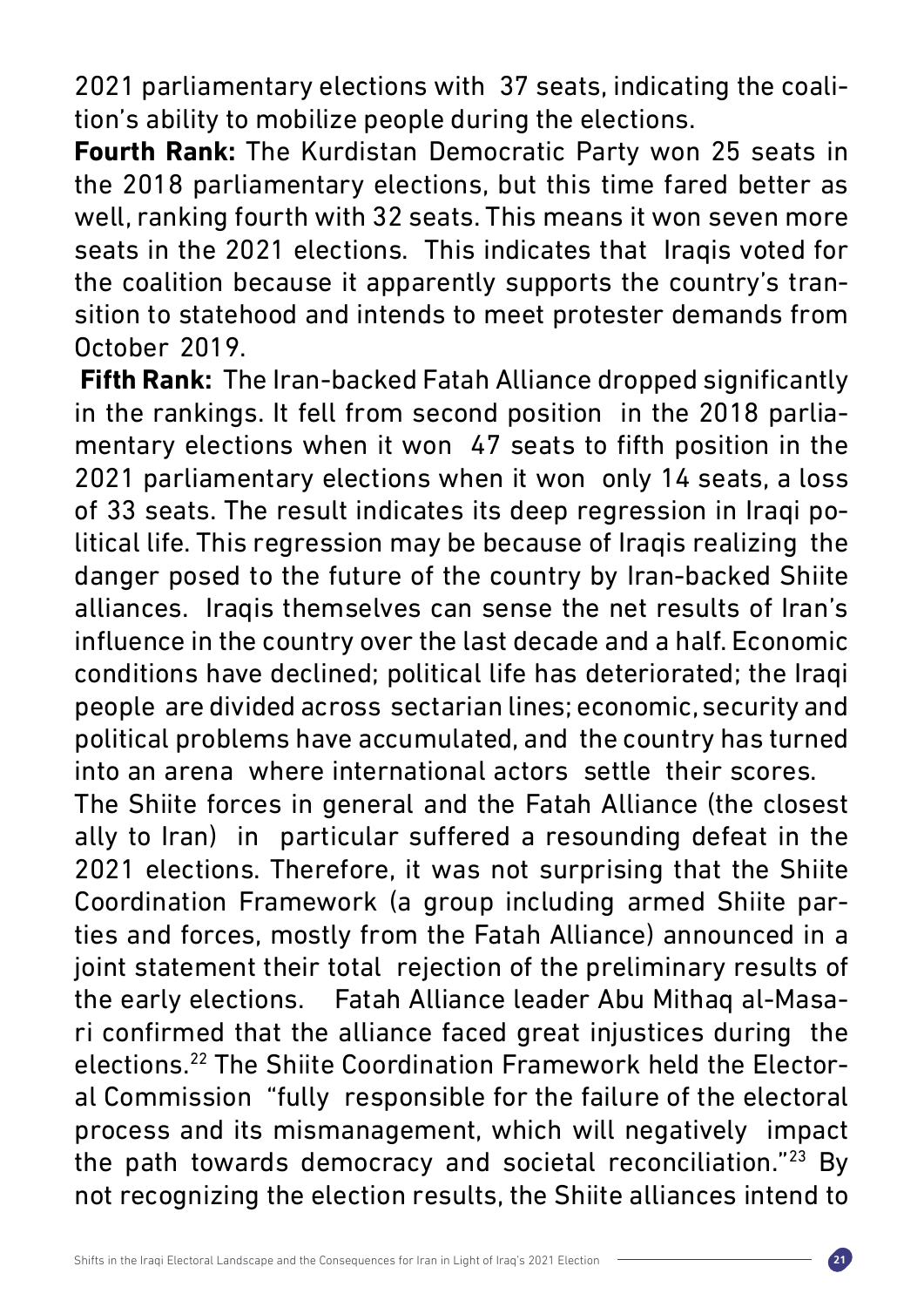pressure the winning alliances into making concessions in their favor when it comes to the negotiations regarding government formation and designating a new prime minister. The winning alliances will be in a tight corner if they want to avoid Iraq slipping into a new cycle of violence or another extended political crisis. **The Lower Ranks:** The Patriotic Union of Kurdistan took sixth place with 15 seats, the Azm Alliance ranked seventh with 14 seats, and the New Generation Movement took eighth place with nine seats. The State Forces Alliance's loss, which surprised political circles at home and abroad, was unexpected and resounding. This alliance includes both the National Wisdom Movement led by Ammar al-Hakim and the Victory Alliance led by Haider al-Abadi. The Victory Alliance was ranked third in the 2018 elections after the Sairoon Alliance and the Fatah Alliance. The Victory Alliance won 42 seats, and the Wisdom Movement won 20 seats in the 2018 elections. However, the two alliances scored only four seats in the 2021 elections.<sup>24</sup> This means that they lost about 58 seats out of the total number of their 62 seats in the 2018 parliamentary elections. The PUK lost some seats.

# 5. The Implications of the Shift in Iraq's Electoral Scene

Based on the election results and the seats won by the Shiite, Sunni and Kurdish alliances in the 2021 parliamentary elections, the following conclusions can be drawn:

### **5.1 The Dilemma of the Largest Bloc**

The election results indicate that no one alliance won an absolute majority of seats (165 seats) to form the new Iraqi government. Therefore, the likely scenario is that some alliances will arrive at a consensual position when it comes to forming the next Iraqi government.

## **5.2 The Shift in the Awareness of the Iraqi Voter**

There is growing Iraqi awareness, evident since the 2018 elections, of Iraq's rich history and civilization and its natural affiliation with its Arab fold. Moreover, Iraqis have realized the danger of sectarian alliances reflected in their support for the cross-sectarian Sairoon Alliance in 2018. Iraqi voters were even more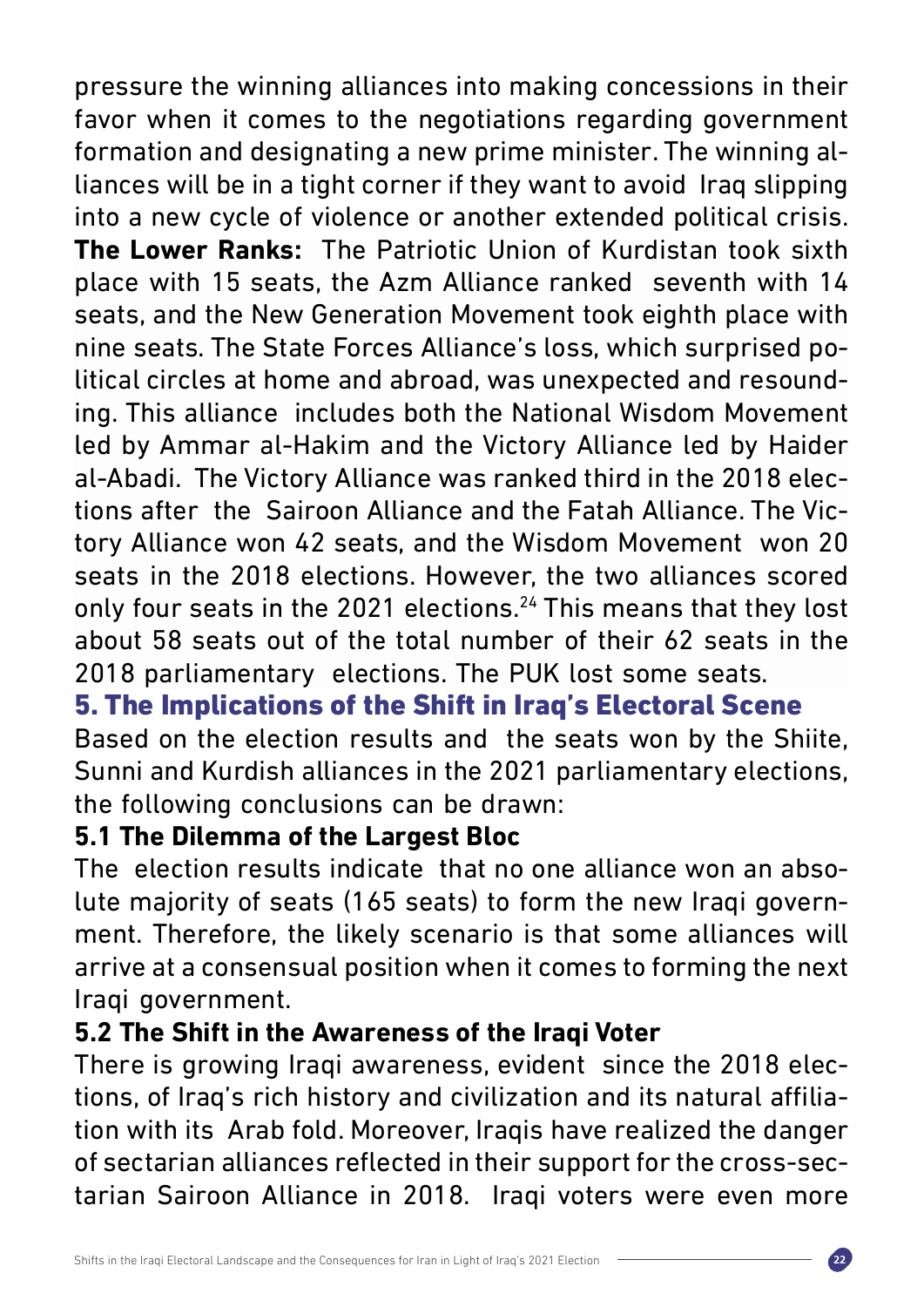aware during the 2021 elections, as they dealt a resounding blow to the Shiite alliances with sectarian inclinations. They did not vote for them except for the State of Law Coalition. The Fatah Alliance fell to fifth place after it held second place in the 2018 elections, and the Victory and Wisdom alliances also fell significantly behind by winning only four seats. They collectively lost 58 seats when compared to their seats in the 2018 Parliament. **5.3 Iran's Grave Miscalculation of Iraqi Voter Perceptions**

Iraqi citizens have played a significant role in the country's political and electoral processes, particularly during the past five years, and thwarted former Iraqi Prime Minister Dr. Haider al-Abadi's plan to secure a new term after the 2018 elections via launching mass protests, and overthrew the government of Adil Abdul-Mahdi in November 2019 during the October 2019 protests. The protesters forced the Iraqi state to hold early parliamentary elections, shifting them from 2022 to October 2021 and strengthened the current Iraqi Prime Minister Mustafa al-Kadhimi's hand to form a political program and supported his quest to transition Iraq to a phase of statehood and independence and to bring the country back to its Arab fold despite Iran's dislike of this transition. Iraqi citizens, especially the youth, do not accept the ideological dictates of clerics anymore; they have become more open to the world and look to the successful experiences of other countries, and they aspire for freedom, human rights and fighting corruption in their country. This is a significant development and should be invested in and relied upon against Iran's project in the Arab region because the younger generation has no interest in it. Iran has misread the intellectual transformation that has taken place among the youth, as reflected in the 2021 election results. Iraqi voters dealt a serious a blow to Iran-backed Shiite alliances. They voted for the cross-sectarian Sadrist bloc which has spoken about their concerns, issues, and promised to meet protester demands.

### **5.4 Lack of Voter Confidence in Traditional Institutions**

There was a decline in voter turnout from 44.5 percent in the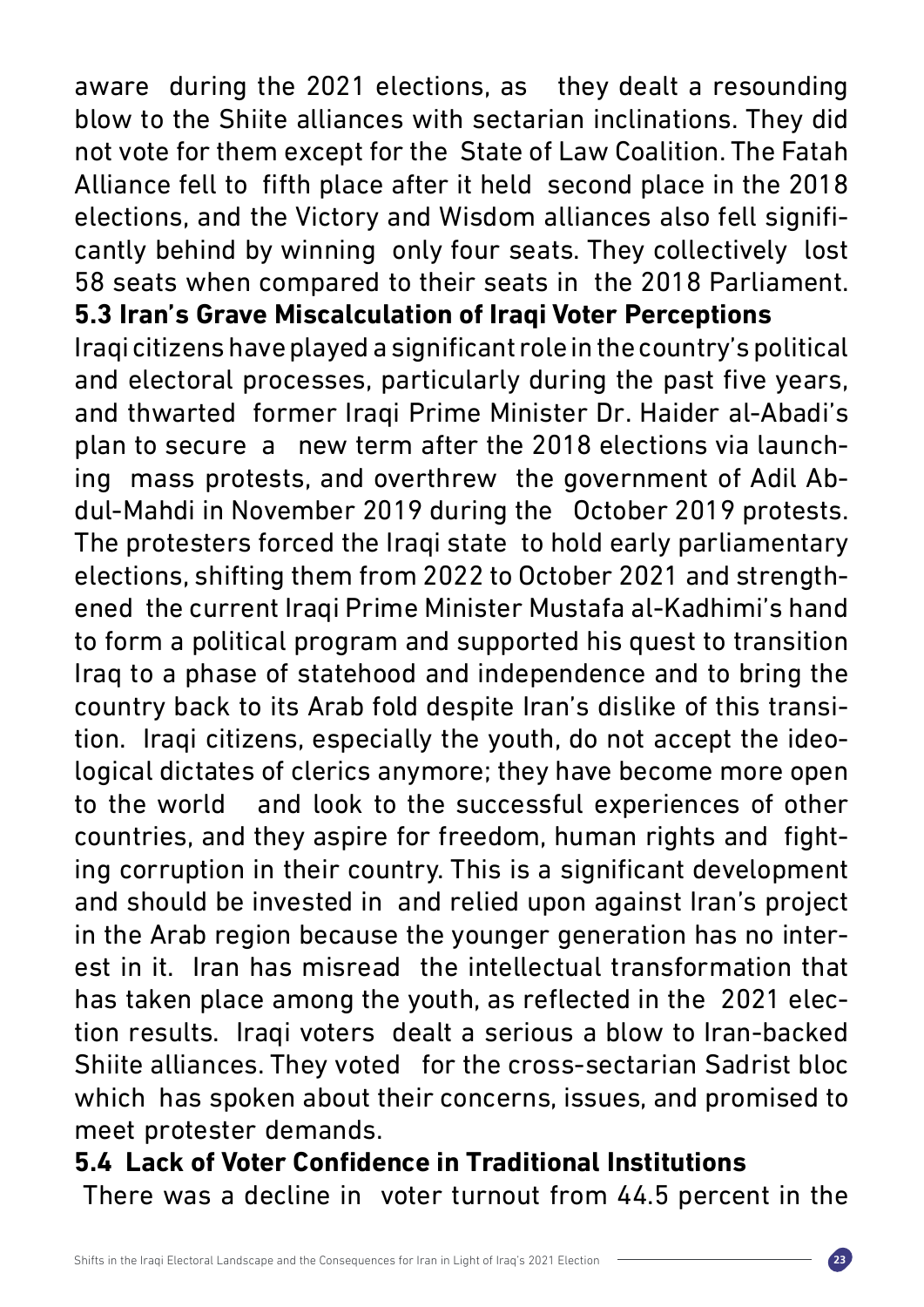2018 elections to 43 percent in the 2021 elections. According to the Independent High Electoral Commission's statistics, 9.6 million voters out of 22.1 million eligible voters cast their ballots, reflecting the ongoing crisis of voter confidence in the electoral process — as well as the dissatisfaction with the political and legislative processes felt by citizens and protesters who participated in the protest movement that overthrew Abdul-Mahdi's government. In addition, the low turnout reflects their lack of confidence in the Parliament's capacity to meet protester demands, especially the prosecution of those who killed protesters and activists and its ability to address serious problems such as the unemployment, electricity and water crises, as well as the rampant corruption crisis existing across all state institutions. Further, the low voter turnout indicates that the Iraqi people are no longer responsive to the calls of politicians and clerics (the Supreme Marjaya in Najaf) to participate in the elections. The 2021 elections witnessed a low voter turnout compared to the high turnout in the 2005 elections in response to the calls of the marjaya and the thousands of Iraqis who responded to its call to fight against ISIS during 2014.

### **5.5 Growing Divergences Amongst Shiites Parties**

 The Sadrist bloc secured first place in the early elections as Sadr's plan to move Iraq to the phase of statehood and independence and return the country to its Arab fold as well as to limit weapons to the state and achieve a sense of balance in foreign relations resonated with the Iraqi people. The Shiite Coordination Framework and the Fatah Alliance, however, rejected the election results entirely. It is expected, therefore, that the divisions between Shiite parties will rise, particularly between those who support the Iranian agenda, such as Shiite alliances with sectarian inclinations, and those who support the path towards statehood and independence, such as the cross-sectarian Shiite alliances. Shiite partisan divisions will deepen further as they work to form the largest bloc to designate a new prime minister. It is true that the divisions between the Shiite alliances are not new,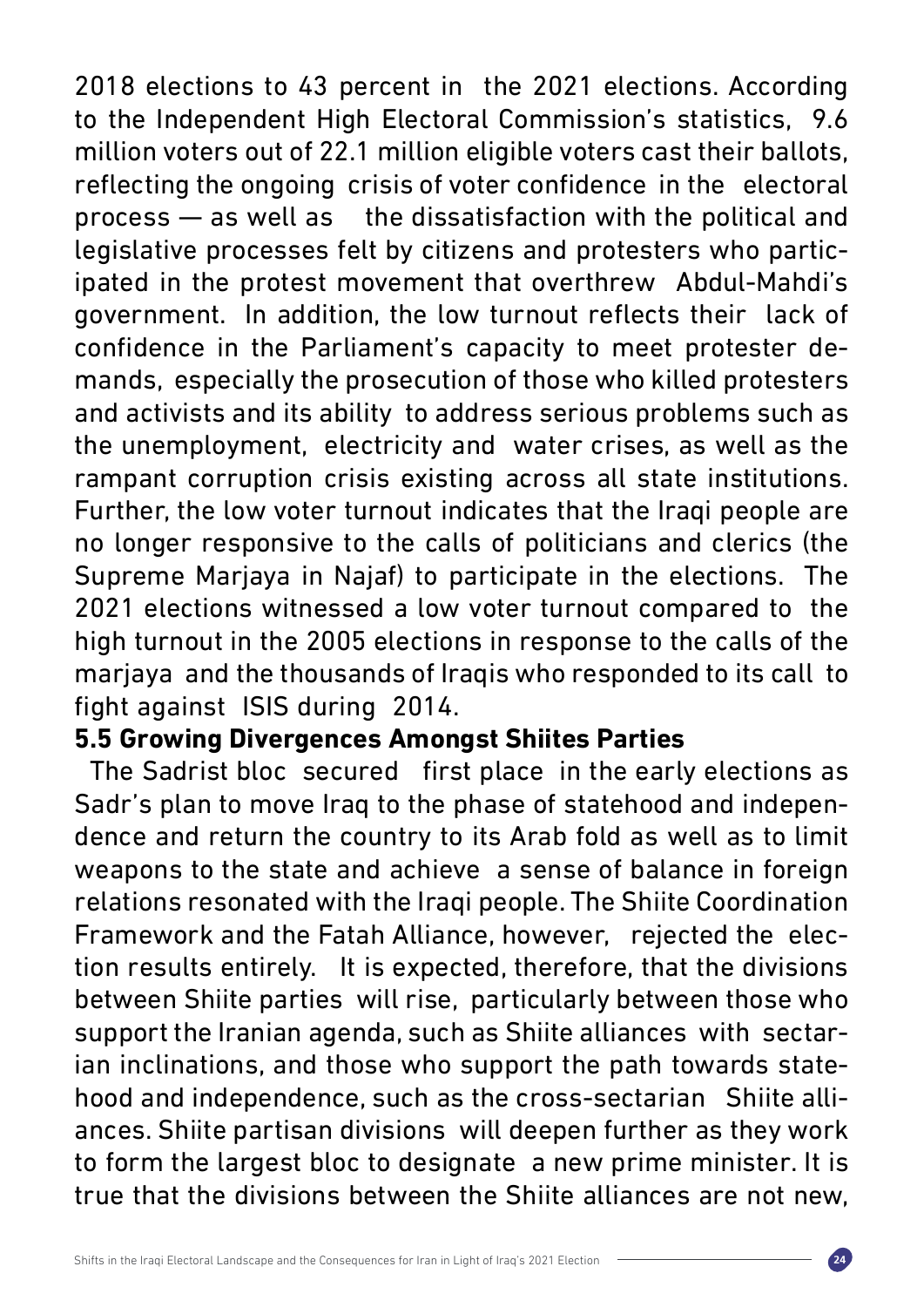but the results of the recent elections indicate that the divisions will reach new acute levels and will impact the shape of the Iraqi government, its power, its alliances and external relations. The divisions are expected to deepen further after the US withdraws its forces and ends its combat missions in Iraq by the end of December 2021.

### **5.6 Societal Shift Towards Women's Participation in the Parliament**

 In previous parliamentary elections, it was difficult for women to win seats despite the quota allocated to them, but in the 2021 elections, they won 97 seats. Fifty-seven women won by their voting power alone without the need to resort to the quota allocated to them, due to their strong participation in the October 2019 protest movement against the country's unemployment, electricity and water crisis, and extensive corruption and external interventions. This outcome is a great development in regard to changing Iraqi culture and carving a role out for women in the Parliament alongside men.

## **5.7 Increasing Opportunities to Secure a Balance in Iraq's Foreign Relations**

 For more than a decade and a half since the United States invaded Iraq, the country has depended on Iran and those who support the uncontrolled supply of weapons and the proliferation of non-state actors, thus thwarting its ability to achieve a balance in foreign relations. However, it seems that Iraq is facing a turning point and has an opportunity to achieve a balance in its foreign relations. In the past electoral cycle, Iraqi voters supported the cross-sectarian coalition Sairoon and in this cycle voted for Shiite and Sunni cross-sectarian alliances, and rejected Shiite alliances with sectarian inclinations. This has increased the likelihood of securing a balance in foreign relations. This in turn boosts Iraq's attempts to return to its Arab fold, and facilitates greater Iraqi, Arab and Gulf coordination on issues of common concern to reduce Iran's influence in Iraq.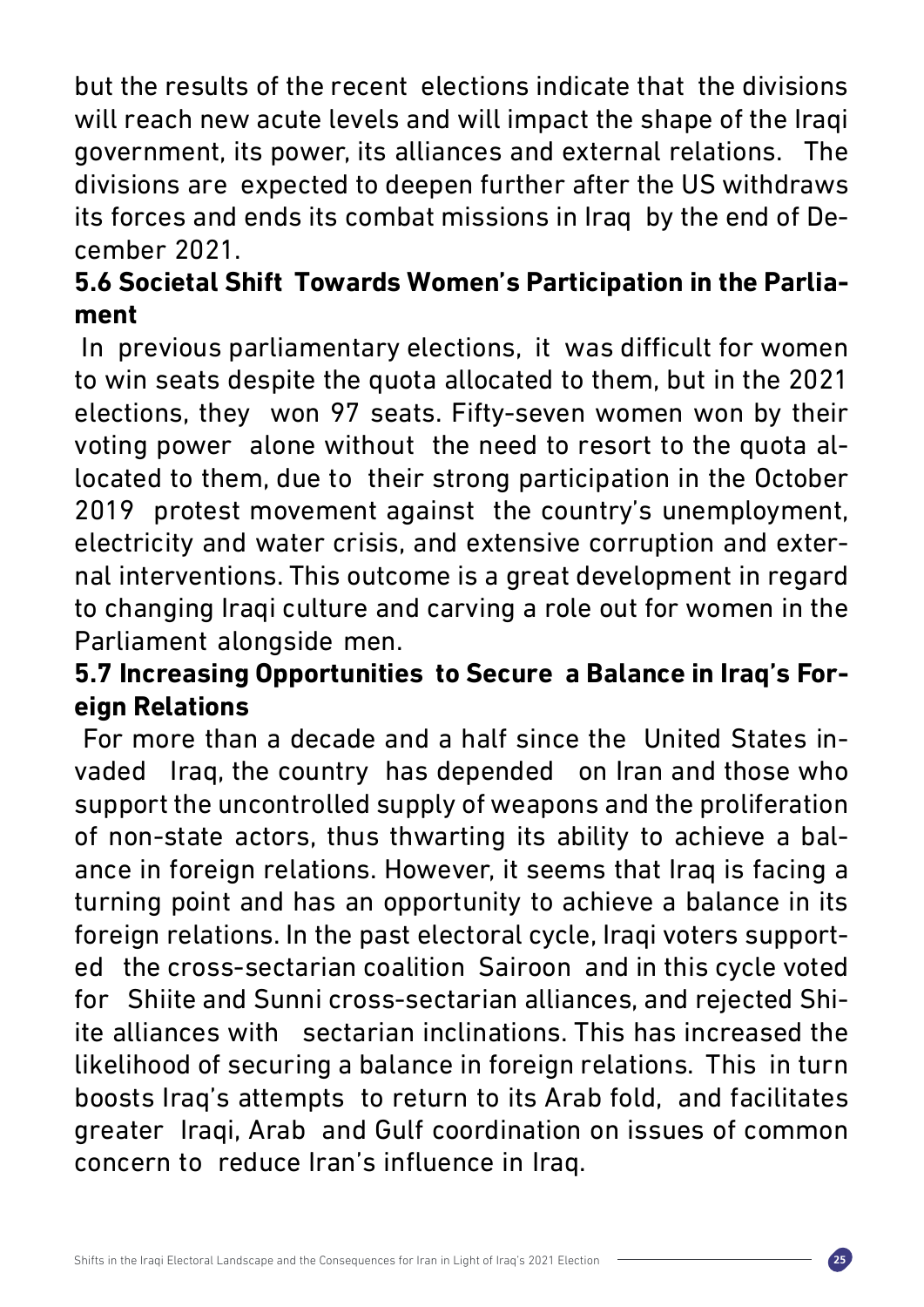# 6. The Limits of Iran's Influence Following the Election Results

The early elections unveil a new Iraqi equation for the next four years. The Iraqi people have realized and rejected Iran's agenda and its sectarian proxies in their country. They, despite the 2021 low turnout, are still keen to participate in elections. Their votes favored the cross-sectarian Sadrist bloc. The results indicate that the voters avoided the Shiite alliances with sectarian tendencies. This was a severe blow to the Fatah Alliance, Iran's closest ally in Iraq, foreboding the decline in Iranian influence in Iraq in the future.

In light of the recent electoral results, which reflected the deep losses experienced by Shiite coalitions allied to Iran, it is expected that Iran will be concerned about its influence in Iraq, the most important arena for Tehran's strategy. Therefore, some media circles revealed a secret visit of the Quds Force Commander Ismail Qaani to Iraq after the preliminary electoral results were announced. This visit was initiated to restore the influence of Iranian-backed alliances in the new government, to ensure Tehran maintains its gains in order to implement its strategy.

Iran understands that the formation of an Iraqi government which is not submissive will transition the country to the phase of statehood and end the role of non-state actors. This means the creation of obstacles in front of the Iranian project in Iraq if the new government pursues the same line as Kadhimi to limit weapons to the state, end sectarianism, establish a balance in its foreign relations and take steps to return the country to its Arab fold. The above is to be achieved by the new government presenting an alternative national project different from Iran's sectarian project, and promoting the independence of Iraq's decision-making and ending the influence of Iran-affiliated militias.

To maintain its gains, which it will not give up easily, Iran will use all its cards in Iraq to designate a prime minister who is palatable to it, as witnessed during the process that led to the appointment of Kadhimi as Iraq's prime minister. Some of its arms may re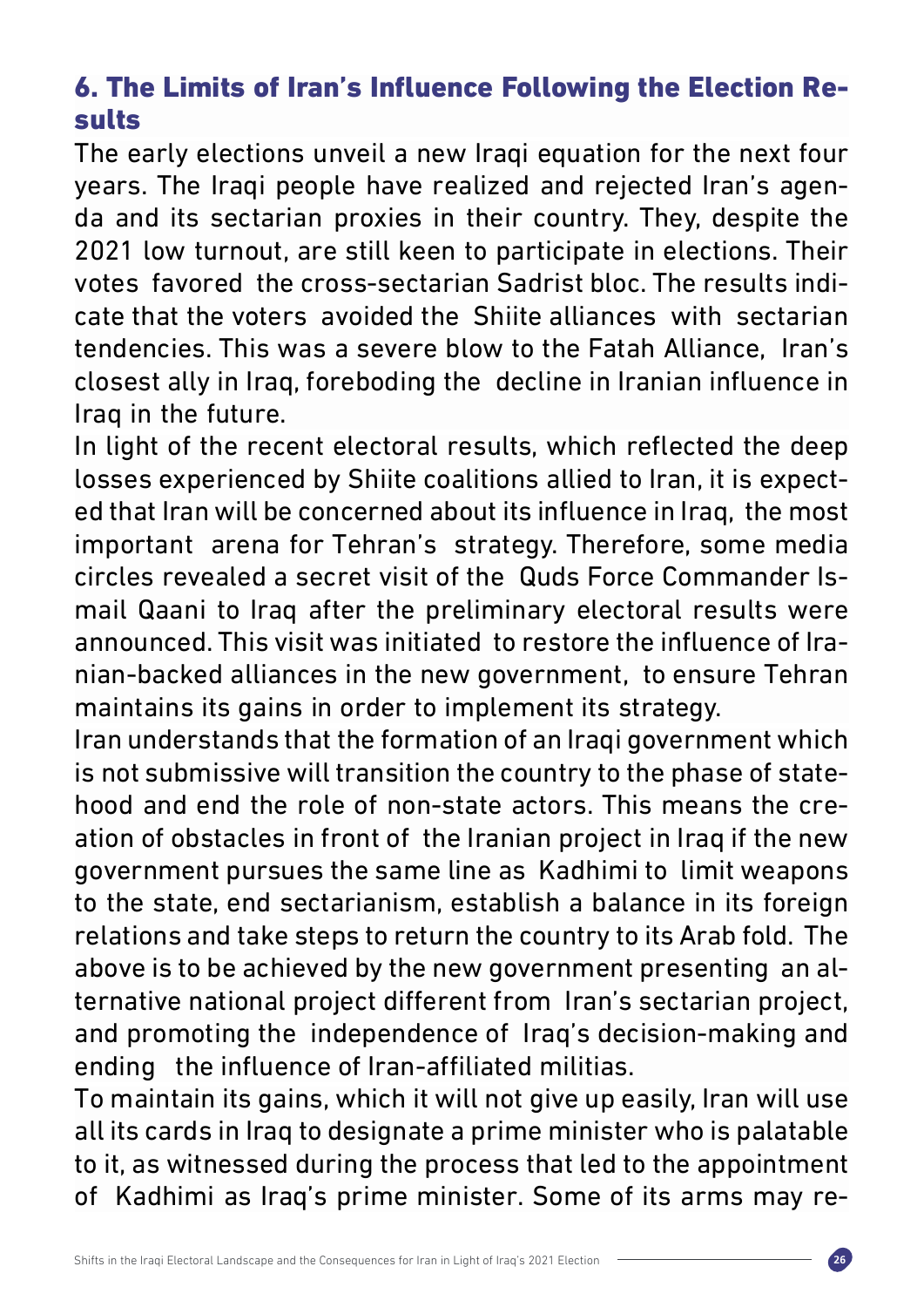sort to escalation to prove that Iran has influential cards. Iraq is of geopolitical significance for Iran because it is an important link along the Iranian corridor that connects Tehran with the Mediterranean, and it is a main corridor for arms smuggling to its militias in Syria and Lebanon, and an economic outlet to alleviate the impact of US sanctions. Iraq is also ranked second in the Arab world after Saudi Arabia in terms of possessing the largest crude oil reserves. We cannot ignore the proliferation of Shiite shrines in Najaf and Karbala. Iraq has the largest number of Shiite marjayas in the world. Najaf hosts the largest scholarly university for Shiites known as Al Hawza Al-Alamiya. As a result, Iran has continuously attempted to pull the rug from under the feet of the Najaf Marjaya in favor of Qom.

Iran also fully understands that the historic opportunity provided by the United States after its invasion and overthrow of Saddam Hussein's regime will never occur again, and the emergence of a strong and regionally active Iraq once again in the regional equation will challenge its influence and exacerbate threats on its western borders, especially if a pro-US Iraqi government works to encircle and strangle Iran. On the other hand, the presence of an Iraqi government loyal to Iran ensures Tehran has secure borders on the western side and will help it to extend its sphere of influence. As a result, Iraq will always be of great strategic importance to Iran, which explains Tehran's rapid extension of influence into Iraq after the US invasion of the country, until it turned into the most prominent player in the Iraqi arena**.** Conclusion

The results reveal that Iraq will enter a new stage of political maturity with a completely different political orientation compared to the previous stage. This will include accumulating challenges to Iran's presence in Iraq as Iraqi voters dealt a major blow to Iran-backed Shiite alliances with sectarian tendencies. The Fatah Alliance, a prominent Iranian ally, lost its strong presence in the new Iraqi Parliament, while cross-sectarian Sunni and Shiite blocs won a remarkable number of seats, heralding their rise.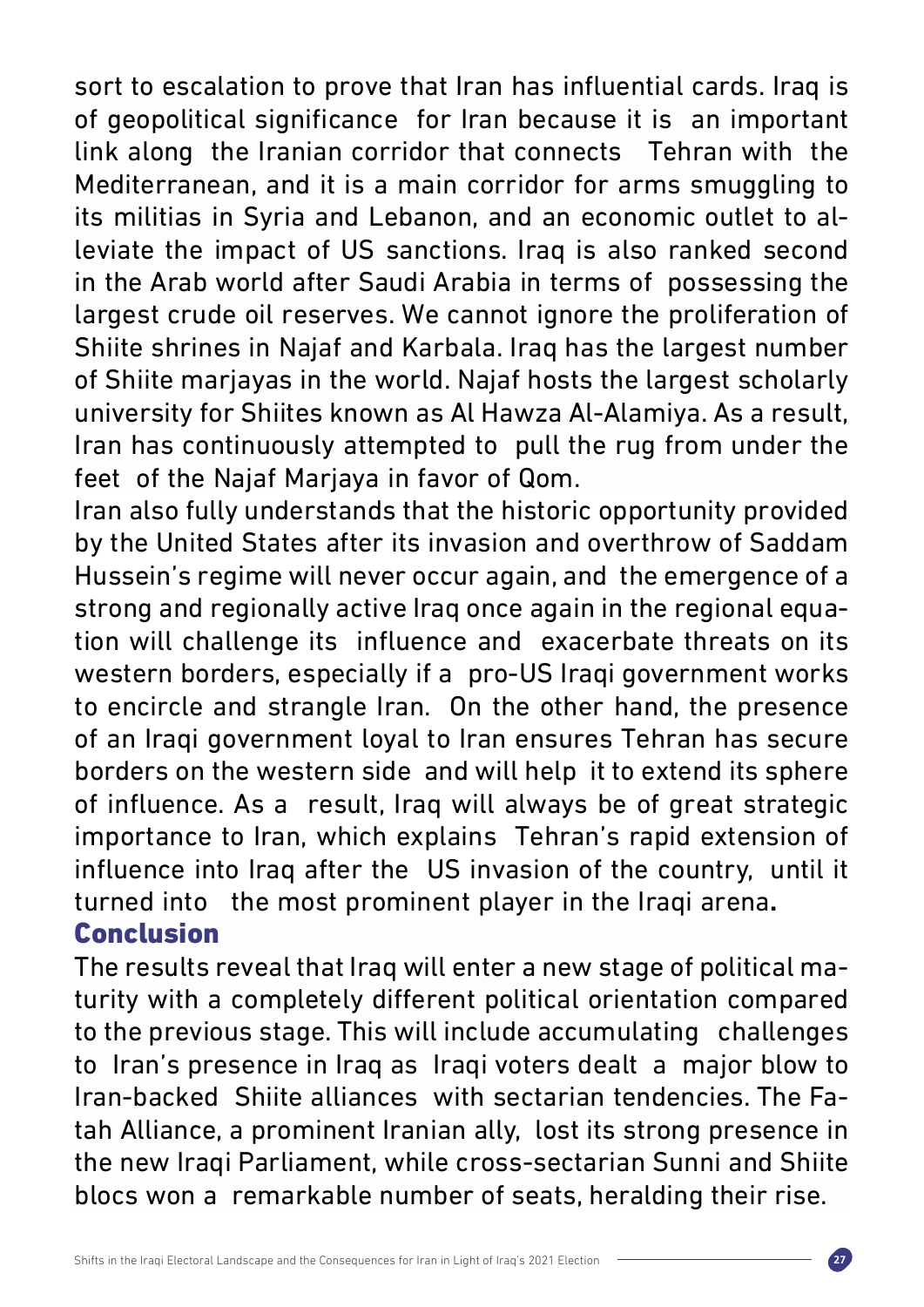The results also reveal that there exists a cross-sectarian national Iraqi bloc that is against sectarianism and Iran's influence within Iraqi institutions. The bloc managed to expose the reality of Iran's expansionist plans and accordingly delegitimized these. It showed to the Iraqis and the world Iran's failure in making Iraq – a central country in Iran's expansionist agenda - a model to be followed by other countries. This bloc will take advantage of the opportunities to transition Iraq to statehood and render Iran's transnational project a mere delusion. This aim will be helped by the emergence of a younger Iraqi generation which rejects clerics and ideologues. This raises the cost of Iran continuing with the implementation of its regional project. However, establishing a nation state by controlling arms and curbing the influence of militias in Iraq is still fraught with danger due to the escalation of violence by militias which wield immense influence in the Iraqi equation. There are many potential scenarios revolving around electing the new prime minister, however, it is most likely that a larger bloc will be formed which will designate the new prime minister.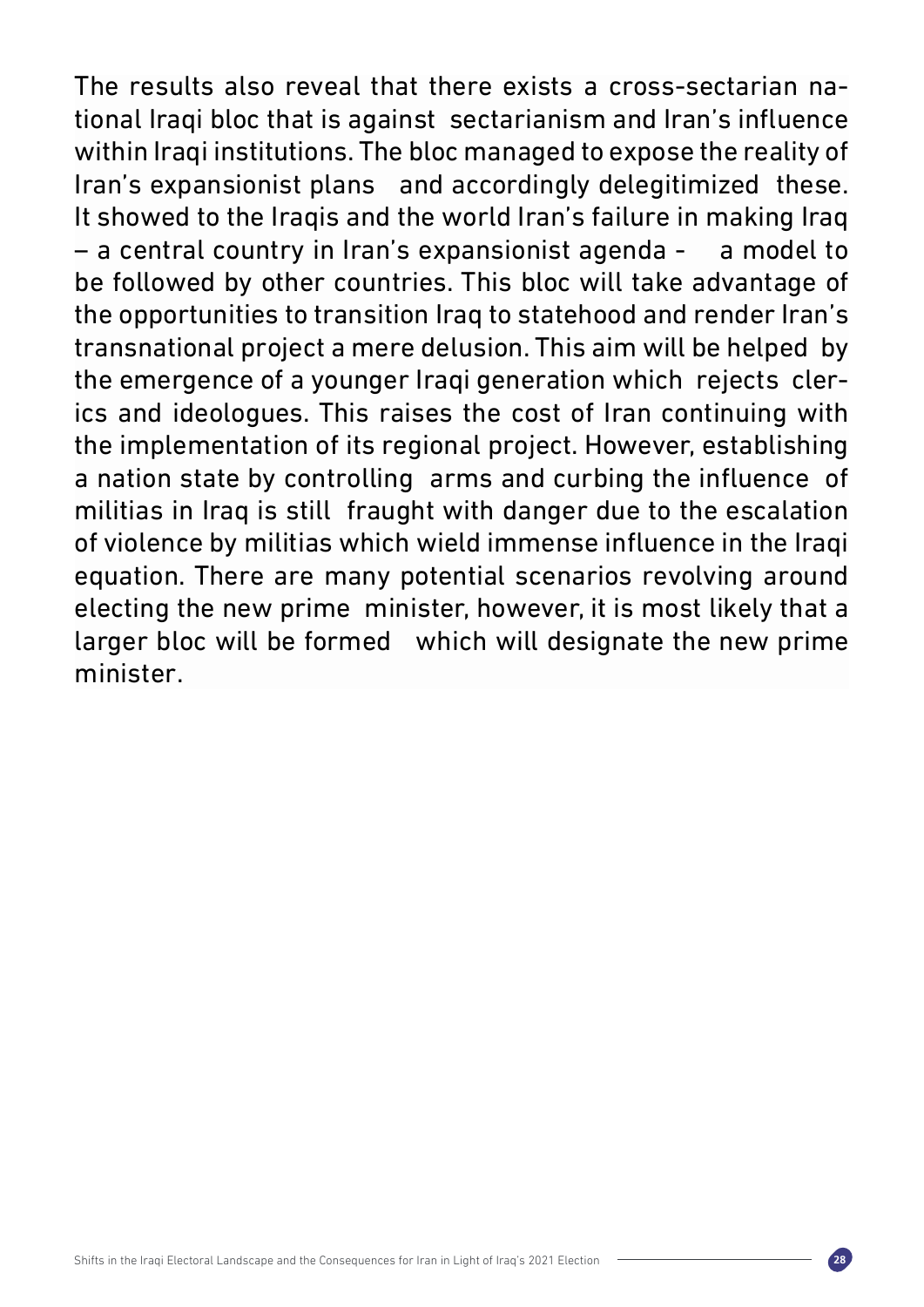# **Endnotes**

1- "The House of Representatives Votes on Bill Integrating the Popular Mobilization Forces Into the Army and Begins Reading the Bill Regulating the Commercial Agency," The Iraqi House of Representatives, November 26, 2016, accessed October 21, 2021, <https://bit.ly/3n74K7q> . [Arabic.

2- "Iraq's Demonstrations Chant: Baghdad Is Free, Free .. Iran...Out, Out," YouTube, October 4, 2019, accessed October 21, 2021, [https://](https://bit.ly/3naWCDb) [bit.ly/3naWCDb](https://bit.ly/3naWCDb) [Arabic].

3- "Iraqi Tweet: Shovels That Destroy the Idol Khamenei on Twitter," al-Arab, October 8, 2019, accessed October 21, 2021, [https://bit.](https://bit.ly/3vufFfk) [ly/3vufFfk](https://bit.ly/3vufFfk) [Arabic].

4- "Pictures of Soleimani and Khamenei Under the Shoes of Iraqi Demonstrators," YouTube, November 3, 2019, accessed October 21, 2021, <https://bit.ly/3m13gMJ> [Arabic].

5- Hashtag on Facebook, #Let it\_Rot, December 13, 2019, accessed October 21, 2021, https://bit.ly/3aTQdqh, and hashtag on Twitter #Let\_it\_ Rot December 10, accessed 21 October 2021, <https://bit.ly/3G3m4D8> [Arabic].

6- "Hostile Chants, and the Burning of Consulates... Why Did the Iraqis' Anger Increase Against Iran?" al-Istiqlal, December 08, 2019, accessed October 21, 2021, [https://bit.ly/3aURQnl.](https://bit.ly/3aURQnl) [Arabic].

7- "Electricity of Iraq: What Is the Iranian Dimension in the Electricity Crisis That Iraq Is Experiencing?" July 2, 2021, BBC Arabic, accessed October 20, 2021, [https://bbc.in/3E2iPtK.](https://bbc.in/3E2iPtK) [Arabic].

8- [Joe Snell](https://www.al-monitor.com/authors/joe-snell.html), "Intel: Iraq's Power Crisis Prompts Resignation of Electricity Minister," al-Monitor, June 30, 2021, accessed January 20, 2021, <https://bit.ly/3lZujIg>

9- "Years of Failure... Questions Emerge About the "Electrical Interconnection" for Iraq," Sky News, July 4, 2021, accessed October 19, 2021, [https://bit.ly/3G6rGMO.](https://bit.ly/3G6rGMO) [Arabic].

10- For more on the new Iraqi electoral law for 2020, see the official website of the Iraqi House of Representatives, the Iraqi Parliament Election Law, accessed October 20, 2021, [https://bit.ly/2Z72vcf.](https://bit.ly/2Z72vcf) [Arabic].

11- Mustafa Habib, "They Disagree About the Idea of Wilayat al-Faqih: Al-Sistani and Khamenei... a Historical Conflict Being Rekindled in a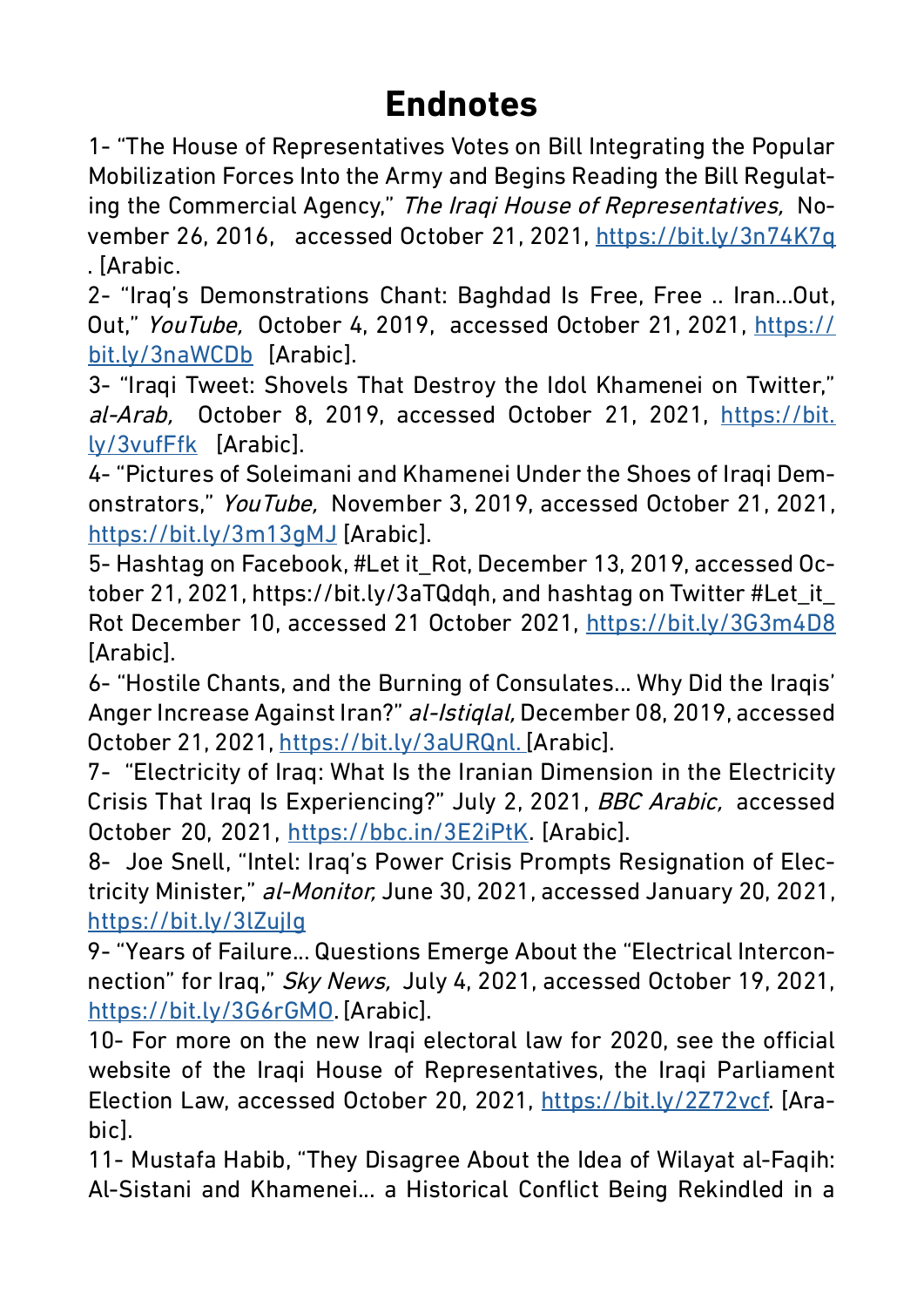Political Way," Iraq.net, September 4, 2015, accessed October 20, 2021, <http://cutt.us/KLA2> . [Arabic].

12- For more information about the powers and prerogatives of the Iraqi prime minister, the full text of the Iraqi Constitution can be seen, the Constitution of the Republic of Iraq 2005, accessed October 20, 2021, [https://bit.ly/3n7KhPS.](https://bit.ly/3n7KhPS) [Arabic].

13- "Iraq in the Corruption Perceptions Index 2020," Transparency International, Corruption Perceptions Index 2020, accessed October 20, 2021, <https://bit.ly/3G0tRl4>. [Arabic].

14- "Mediapart: Iraq Has Been Plagued by Corruption for 18 Years, and the People Are the Victims," Al Jazeera, February 17, 2021, accessed October 20, 2021, <https://bit.ly/3lYu6VY>

15- Muthana al-Jaderji, "The Fake War on Corruption in Iraq," Kitab, March 27, 2021, accessed October 20, 2021, [https://bit.ly/2Z7xJQv.](https://bit.ly/2Z7xJQv) 16- \* Feyli Kurds are Shiites and speak a Kurdish dialect which is different from the Kurds in Iraqi Kurdistan.

17- "The Independent High Electoral Commission, Distribution of Seats of the 2021 Iraqi Parliamentary Elections," accessed October 11, 2021, <https://bit.ly/3anJsg9>

18- "In Regard to the Primary Election Results: the Sadrist Bloc Is in the Lead and Al-Fatah Alliance Falls Behind," Alsumaria, October 12, 2021, accessed October 20, 2021, [https://bit.ly/2XBIv0M.](https://bit.ly/2XBIv0M) [Arabic].

19- "The Full Text of the Speech of His Eminence the Leader, Muqtada al-Sadr Delivered to the Iraqi People After the Announcement of the Results of the Parliamentary Elections on October 11, 2021," The Private Office of His Eminence Sayyid Muqtada al-Sadr, October 13, 2021, accessed October 20, 2021, [https://bit.ly/3niqLAx.](https://bit.ly/3niqLAx) [Arabic].

20 -"Al-Sadr Makes Progress in the Elections and His Supporters Chant Iran's Departure," Iraqi al-Yaum, May 15, 2018, accessed October 20, 2021, [http://cutt.us/YKTUc.](http://cutt.us/YKTUc) [Arabic].

21- "Fixed and Variable in the Equations of the Iraqi Elections," Deutsche Welle, January 20, 2021, accessed October 20, 2021, [https://bit.](https://bit.ly/3vFdwg) [ly/3vFdwg](https://bit.ly/3vFdwg). [Arabic].

22- "The Leader of the Al-Fatah Alliance Abu Mithaq Al-Masari: There Is a Great Injustice Against Our Alliance in the Elections," Al-Fallujah Channel, October 13, 2021, accessed October 20, 2021, [https://bit.](https://bit.ly/3npkdjB) [ly/3npkdjB.](https://bit.ly/3npkdjB) [Arabic].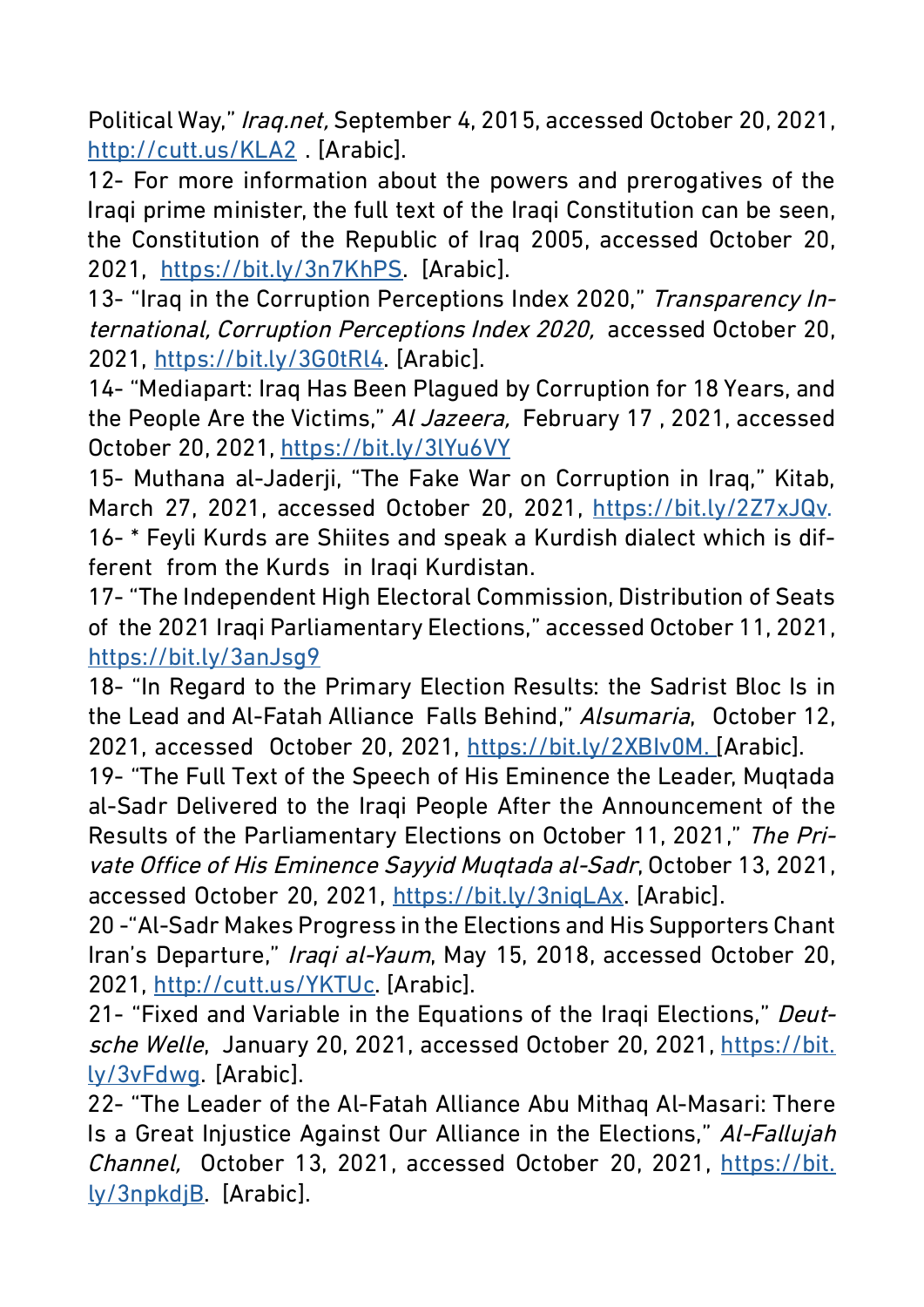23- "After Today's Meeting, the Shiite Coordination Framework Takes One Decision," Shafaq News, October 20, 2021, accessed [https://bit.](https://bit.ly/3D9N7el) [ly/3D9N7el](https://bit.ly/3D9N7el). [Arabic].

24 -"In Regard to the Results of the Primary Elections: the Sadrist Bloc Is in the Lead and the Al-Fatah Coalition Falls Behind," Alsumaria, October 12, 2021, 2021, accessed October 20, 2021, [https://bit.ly/3C97esq.](https://bit.ly/3C97esq) [Arabic].